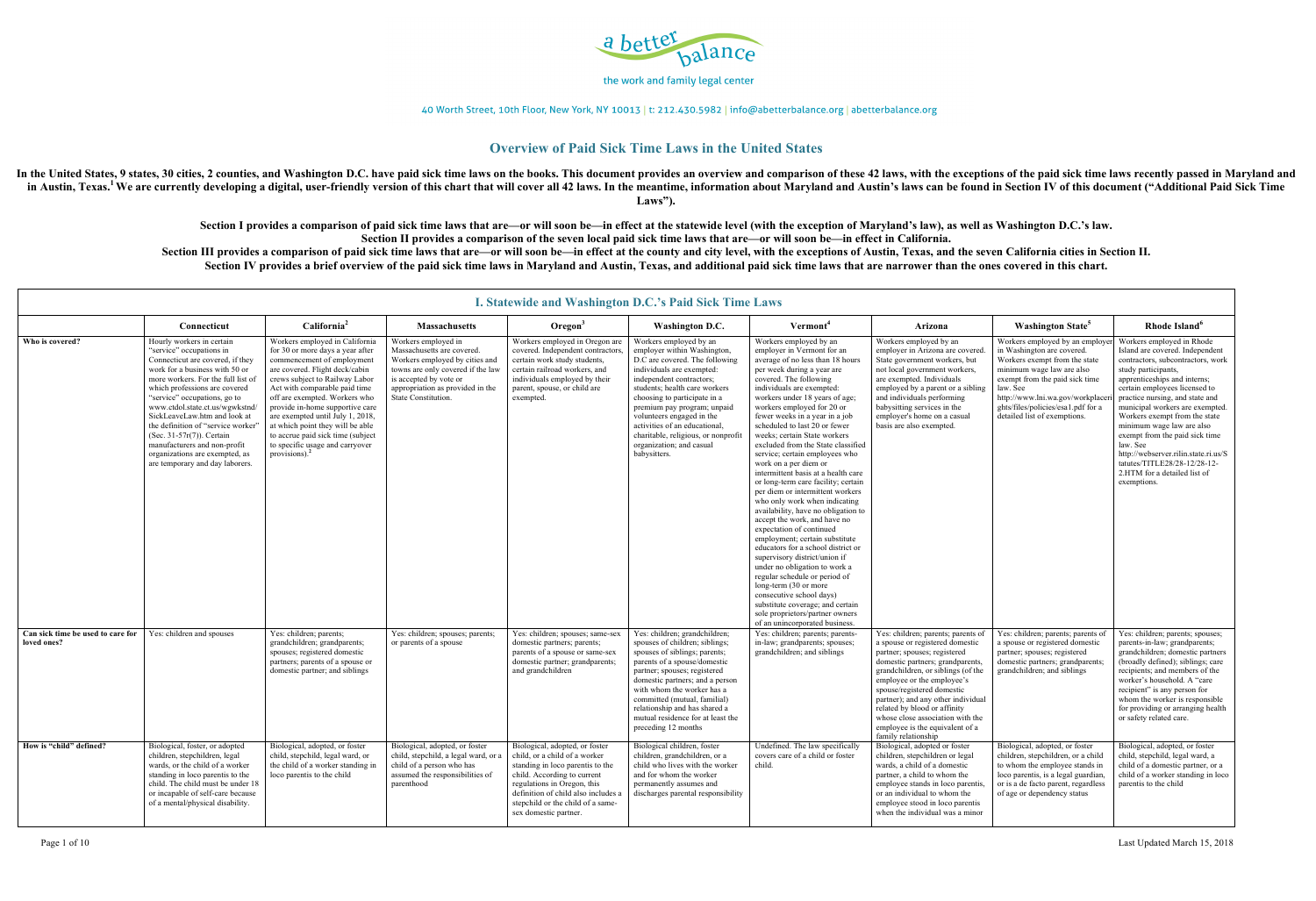

|                                                                                                                                                                                                                                                                                                  | Connecticut                                    | California <sup>2</sup>                                                                                                                                                                                   | <b>Massachusetts</b>                                                                                                                                                                                      | $O$ regon $3$                                                                                                                                                                                                                                                                                                                                                                                                                                                                                                                                                                                                                                                                                                                                                                                                                                                                                                                                                                                        | Washington D.C.                                                                                                                                                                                                                                                                                                                                                                                                                                                                                           | Vermont <sup>4</sup>                                                                                                                                                                                                                                   | Arizona                                                                                                                       | <b>Washington State<sup>5</sup></b>                                                                                                                                                                                                  | Rhode Island <sup>6</sup>                                                                                                                                                                                                                                                                                                                                                                                                                                                                                                                                                                                                                                                               |
|--------------------------------------------------------------------------------------------------------------------------------------------------------------------------------------------------------------------------------------------------------------------------------------------------|------------------------------------------------|-----------------------------------------------------------------------------------------------------------------------------------------------------------------------------------------------------------|-----------------------------------------------------------------------------------------------------------------------------------------------------------------------------------------------------------|------------------------------------------------------------------------------------------------------------------------------------------------------------------------------------------------------------------------------------------------------------------------------------------------------------------------------------------------------------------------------------------------------------------------------------------------------------------------------------------------------------------------------------------------------------------------------------------------------------------------------------------------------------------------------------------------------------------------------------------------------------------------------------------------------------------------------------------------------------------------------------------------------------------------------------------------------------------------------------------------------|-----------------------------------------------------------------------------------------------------------------------------------------------------------------------------------------------------------------------------------------------------------------------------------------------------------------------------------------------------------------------------------------------------------------------------------------------------------------------------------------------------------|--------------------------------------------------------------------------------------------------------------------------------------------------------------------------------------------------------------------------------------------------------|-------------------------------------------------------------------------------------------------------------------------------|--------------------------------------------------------------------------------------------------------------------------------------------------------------------------------------------------------------------------------------|-----------------------------------------------------------------------------------------------------------------------------------------------------------------------------------------------------------------------------------------------------------------------------------------------------------------------------------------------------------------------------------------------------------------------------------------------------------------------------------------------------------------------------------------------------------------------------------------------------------------------------------------------------------------------------------------|
| Can sick time be used for<br>specific "safe time" purposes<br>(related to domestic violence,<br>sexual assault, or stalking)? (See<br>endnote 16.)                                                                                                                                               | Yes, but only when the worker is<br>the victim | Yes, but only when the worker is<br>the victim                                                                                                                                                            | Yes, but only when the worker or<br>the worker's dependent child is<br>the victim                                                                                                                         | Yes, but only when the worker or<br>the worker's minor child or<br>dependent is the victim                                                                                                                                                                                                                                                                                                                                                                                                                                                                                                                                                                                                                                                                                                                                                                                                                                                                                                           | Yes, when the worker or the<br>worker's family member is the<br>victim                                                                                                                                                                                                                                                                                                                                                                                                                                    | Yes, when the worker or the<br>worker's family member is the<br>victim                                                                                                                                                                                 | Yes, when the worker or the<br>worker's family member is the<br>victim                                                        | Yes, when the worker or the<br>worker's family member (for safe<br>time purposes: a child, spouse,<br>parent, parent-in-law,<br>grandparent, or person with<br>whom the worker has a dating<br>relationship) is the victim           | Yes, when the worker or the<br>worker's family member is the<br>victim.                                                                                                                                                                                                                                                                                                                                                                                                                                                                                                                                                                                                                 |
| Can sick time be used under the<br>law to bond with a new child<br>and/or deal with a family<br>member's death? (See endnote<br>17.)                                                                                                                                                             | No.                                            | No.                                                                                                                                                                                                       | No.                                                                                                                                                                                                       | Yes: 1) to bond with a newborn,<br>newly adopted, or newly placed<br>foster child under age 18; or 2) to<br>deal with the death of a family<br>member (including to attend the<br>funeral, grieve, make<br>arrangements).                                                                                                                                                                                                                                                                                                                                                                                                                                                                                                                                                                                                                                                                                                                                                                            | No.                                                                                                                                                                                                                                                                                                                                                                                                                                                                                                       | No.                                                                                                                                                                                                                                                    | No.                                                                                                                           | No.                                                                                                                                                                                                                                  | No                                                                                                                                                                                                                                                                                                                                                                                                                                                                                                                                                                                                                                                                                      |
| Can sick time be used when a<br>worker's place of work or child's<br>school/place of care is closed by<br>public health officials for a public<br>health emergency?                                                                                                                              | No.                                            | No.                                                                                                                                                                                                       | No.                                                                                                                                                                                                       | Yes.                                                                                                                                                                                                                                                                                                                                                                                                                                                                                                                                                                                                                                                                                                                                                                                                                                                                                                                                                                                                 | No.                                                                                                                                                                                                                                                                                                                                                                                                                                                                                                       | Yes, for public health or safety<br>reasons.                                                                                                                                                                                                           | Yes.                                                                                                                          | Yes, when closed for any health-<br>related reasons (not only public<br>health emergencies).                                                                                                                                         | Yes                                                                                                                                                                                                                                                                                                                                                                                                                                                                                                                                                                                                                                                                                     |
| Rate at which workers earn paid<br>sick time?                                                                                                                                                                                                                                                    | 1 hour for every 40 hours worked               | 1 hour for every 30 hours worked                                                                                                                                                                          | 1 hour for every 30 hours worked<br>(for both paid and unpaid sick<br>time, as described below)                                                                                                           | 1 hour for every 30 hours worked<br>or 1 and 1/3 hours for every 40<br>hours worked (for both paid and<br>unpaid sick time, as described<br>below)                                                                                                                                                                                                                                                                                                                                                                                                                                                                                                                                                                                                                                                                                                                                                                                                                                                   | In businesses with 24 or fewer<br>workers: 1 hour for every 87<br>hours worked. In businesses with<br>25-99 workers (and workers in a<br>restaurant or bar with 1-99<br>workers who regularly receive<br>tips to supplement a base wage<br>below the minimum wage): $1$<br>hour for every 43 hours worked.<br>In businesses with 100 or more<br>workers: 1 hour for every 37<br>hours worked                                                                                                              | 1 hour for every 52 hours worked                                                                                                                                                                                                                       | 1 hour for every 30 hours worked                                                                                              | 1 hour for every 40 hours worked                                                                                                                                                                                                     | 1 hour for every 35 hours worked<br>(for both paid and unpaid sick<br>time, as described below)                                                                                                                                                                                                                                                                                                                                                                                                                                                                                                                                                                                         |
| Amount of paid sick time that<br>can be earned under the law per<br>year? (Note: All of these paid sick<br>time laws make it clear that these<br>laws establish a minimum<br>requirement, and employers can<br>provide greater or more generous<br>paid sick time benefits to their<br>workers.) | Up to 40 hours of paid sick time<br>a year     | Employers may cap the amount<br>of paid sick time a worker earns<br>at 48 hours or 6 days. Employers<br>may also cap the amount of paid<br>sick time a worker can use each<br>year at 24 hours or 3 days. | Workers in businesses with 11 or<br>more workers: up to 40 hours of<br>paid sick time a year. Workers in<br>businesses with fewer than 11<br>workers: up to 40 hours of<br><i>unpaid</i> sick time a year | Larger businesses: Workers in<br>businesses with at least 10 or<br>more workers: up to 40 hours of<br>paid sick time a year<br><b>Employers located in Portland:</b><br>If a business is located in<br>Portland (including maintaining<br>any office, store, restaurant, or<br>establishment in the city) and has<br>at least 6 workers anywhere in<br>Oregon, workers have the right to<br>earn up to 40 hours of paid sick<br>time a year.<br>Smaller businesses: Workers in<br>businesses with fewer than 10<br>workers (or fewer than 6 workers<br>if the business is located in<br>Portland): up to 40 hours of<br><i>unpaid</i> sick time a year.<br>Special rule for some home<br>care workers: Certain home care<br>workers who are hired directly by<br>the client but whose<br>compensation is funded in whole<br>or part by payments from the<br>State, county, or a public agency<br>must receive up to 40 hours of<br>paid time off a year (including<br>but not limited to sick time). | Workers in businesses with 24 or<br>fewer workers: up to 24 hours a<br>year. Workers in businesses with<br>25-99 workers (and workers in a<br>restaurant or bar with 1-99<br>workers who regularly receive<br>tips to supplement a base wage<br>below the minimum wage): up to<br>40 hours a year. Workers in<br>businesses with 100 or more<br>workers: up to 56 hours a year.<br>The number of workers is<br>determined by the average<br>monthly number of full-time<br>equivalents in the prior year. | From 1/1/2017 to 12/31/2018:<br>Up to 24 hours a year.<br><b>After 12/31/2018</b> : Up to 40<br>hours a year.<br>Note: new businesses will not be<br>subject to the paid sick time law<br>for a period of one year after<br>hiring their first worker. | Workers in businesses with 15 or<br>more workers: 40 hours. Workers<br>in businesses with fewer than 15<br>workers: 24 hours. | No explicit cap on how much<br>sick time can be earned or used<br>in a year. However, as described<br>below, employers are not<br>required to allow a worker to<br>carry over more than 40 hours of<br>unused paid sick time a year. | In 2018, workers in businesses<br>with 18 or more workers can earn<br>up to 24 hours of paid sick time;<br>workers in businesses with fewer<br>than 18 workers can earn up to<br>24 hours of <i>unpaid</i> sick time. In<br>2019, workers in businesses with<br>18 or more workers can earn up<br>to 32 hours of paid sick time;<br>workers in businesses with fewer<br>than 18 workers can earn up to<br>32 hours of <i>unpaid</i> sick time.<br>Each year after 2019, workers in<br>businesses with 18 or more<br>workers can earn up to 40 hours<br>of paid sick time; workers in<br>businesses with fewer than 18<br>workers can earn up to 40 hours<br>of <i>unpaid</i> sick time. |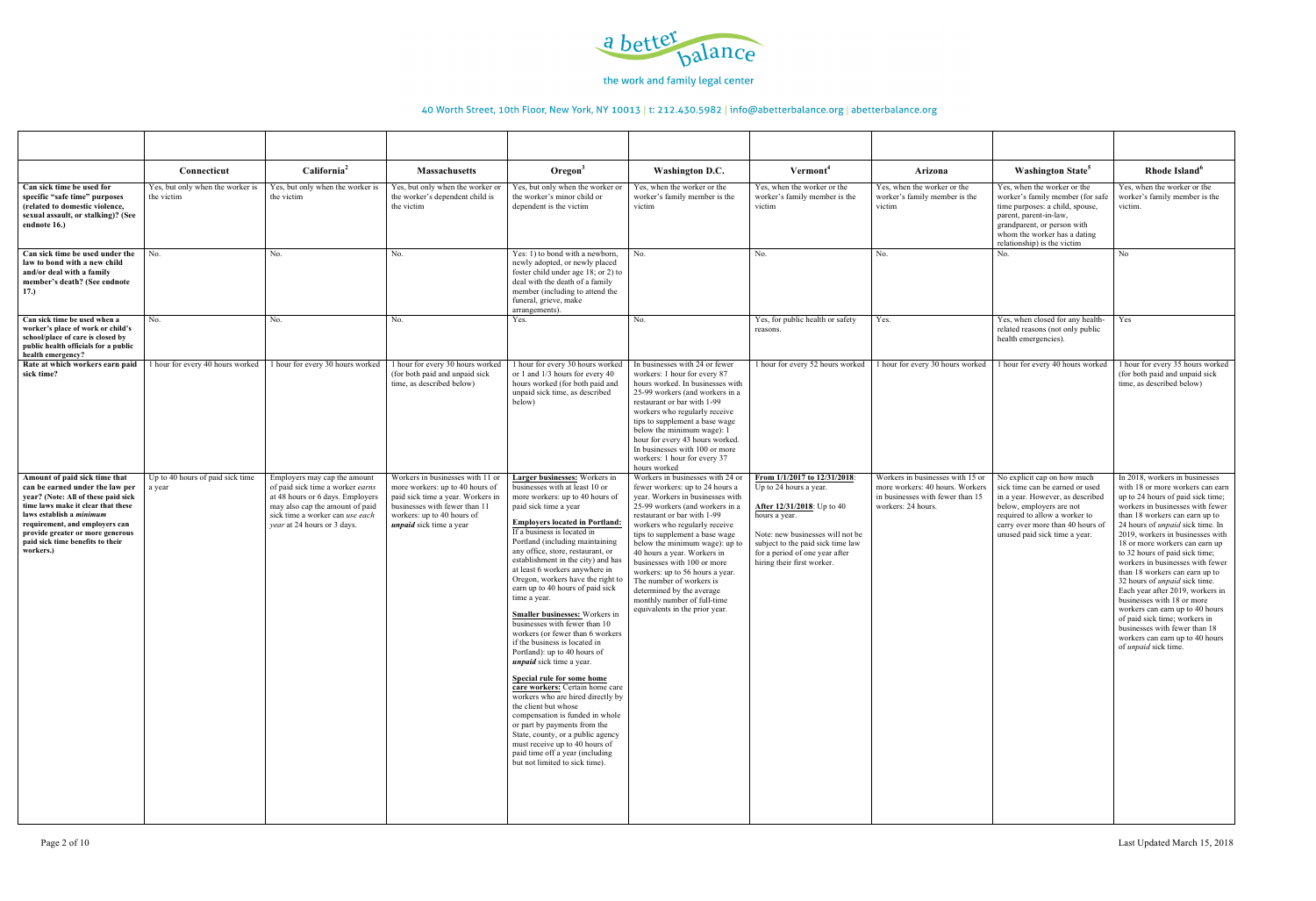

|                                                                                                                                                | Connecticut                                                                                                                                                                               | California <sup>2</sup>                                                                                                                                                                                                                                                                                                                               | <b>Massachusetts</b>                                                                                                                                                                                                                                                                                                                                                                                                                                                                                                                                                                                                                                                                                                   | $O$ regon $3$                                                                                                                                                                                                                                                                                                                                                                                                                                                                                                                                                                                                                                                                                                                                                                          | <b>Washington D.C.</b>                                                                                                                                                                                                                                                                                                                                                                                                                                                                                                                   | Vermont <sup>4</sup>                                                                                                                                                                                                                                                                                                                                                                                                                                                                                                                                                                                                                                                                                                                            | Arizona                                                                                                                                                                                                                                                                                                                                                                                                                                                                                                                                                                                                                                                                                                                   | <b>Washington State<sup>5</sup></b>                                                                                                                                                                                                 | Rhode Island <sup>6</sup>                                                                                                                                                                                                                                                                                                                                                                                                                                                                                                                                                                                                                                       |
|------------------------------------------------------------------------------------------------------------------------------------------------|-------------------------------------------------------------------------------------------------------------------------------------------------------------------------------------------|-------------------------------------------------------------------------------------------------------------------------------------------------------------------------------------------------------------------------------------------------------------------------------------------------------------------------------------------------------|------------------------------------------------------------------------------------------------------------------------------------------------------------------------------------------------------------------------------------------------------------------------------------------------------------------------------------------------------------------------------------------------------------------------------------------------------------------------------------------------------------------------------------------------------------------------------------------------------------------------------------------------------------------------------------------------------------------------|----------------------------------------------------------------------------------------------------------------------------------------------------------------------------------------------------------------------------------------------------------------------------------------------------------------------------------------------------------------------------------------------------------------------------------------------------------------------------------------------------------------------------------------------------------------------------------------------------------------------------------------------------------------------------------------------------------------------------------------------------------------------------------------|------------------------------------------------------------------------------------------------------------------------------------------------------------------------------------------------------------------------------------------------------------------------------------------------------------------------------------------------------------------------------------------------------------------------------------------------------------------------------------------------------------------------------------------|-------------------------------------------------------------------------------------------------------------------------------------------------------------------------------------------------------------------------------------------------------------------------------------------------------------------------------------------------------------------------------------------------------------------------------------------------------------------------------------------------------------------------------------------------------------------------------------------------------------------------------------------------------------------------------------------------------------------------------------------------|---------------------------------------------------------------------------------------------------------------------------------------------------------------------------------------------------------------------------------------------------------------------------------------------------------------------------------------------------------------------------------------------------------------------------------------------------------------------------------------------------------------------------------------------------------------------------------------------------------------------------------------------------------------------------------------------------------------------------|-------------------------------------------------------------------------------------------------------------------------------------------------------------------------------------------------------------------------------------|-----------------------------------------------------------------------------------------------------------------------------------------------------------------------------------------------------------------------------------------------------------------------------------------------------------------------------------------------------------------------------------------------------------------------------------------------------------------------------------------------------------------------------------------------------------------------------------------------------------------------------------------------------------------|
| When do workers begin to earn<br>paid sick time?                                                                                               | At the commencement of<br>employment, but workers aren't<br>entitled to use paid sick time<br>until the 680th hour of<br>employment.                                                      | At the commencement of<br>employment, but workers aren't<br>entitled to use paid sick time<br>until the 90 <sup>th</sup> day of employment.<br>As noted earlier, the law covers a<br>worker when the worker, on or<br>after July 1, 2015, works in<br>California for more than 30 days<br>within a year from the<br>commencement of employment        | At the date of hire, but workers<br>aren't entitled to use sick time<br>until the 90th calendar day<br>following commencement of<br>employment.                                                                                                                                                                                                                                                                                                                                                                                                                                                                                                                                                                        | At the commencement of<br>employment or January 1, 2016,<br>whichever is later. For a worker<br>employed on the law's effective<br>date of January 1, 2016, earned<br>sick time may be used as it is<br>earned. For workers who begin<br>employment after the effective<br>date of January 1, 2016, workers<br>aren't entitled to use earned sick<br>time until the 91st calendar day<br>of employment with the<br>employer.                                                                                                                                                                                                                                                                                                                                                           | At the commencement of<br>employment, but workers aren'<br>entitled to use paid sick time<br>until after 90 days of service with<br>his or her employer.                                                                                                                                                                                                                                                                                                                                                                                 | At the commencement of<br>employment or when their<br>employer becomes covered by<br>the law, whichever is later, but<br>workers can be required to wait<br>up to 1 year before using their<br>accrued paid sick time. See<br>endnote 4 on page 6 for more.                                                                                                                                                                                                                                                                                                                                                                                                                                                                                     | At the commencement of<br>employment or July 1, 2017,<br>whichever is later. Earned paid<br>sick time can be used as it is<br>accrued, except that an employer<br>may require a worker hired after<br>July 1, 2017, to wait until the<br>90th calendar day after<br>commencing employment before<br>using accrued earned paid sick<br>time.                                                                                                                                                                                                                                                                                                                                                                               | Although not specified, reads as if<br>accrual begins at the<br>commencement of employment.<br>Workers are entitled to use accrued<br>paid sick time beginning on the<br>90th calendar day after the<br>commencement of employment. | At the commencement of<br>employment or July 1, 2018,<br>whichever is later (for both paid<br>and unpaid sick time). However,<br>workers aren't entitled to use sick<br>time until after 90 days of<br>employment. Temporary workers<br>are entitled to use sick time<br>beginning on the 180th calendar<br>day following commencement of<br>their employment. Seasonal<br>workers are entitled to use sick<br>time beginning on the 150th<br>calendar day following<br>commencement of their<br>employment.                                                                                                                                                    |
| Does unused sick time carry<br>forward to the subsequent year?                                                                                 | Workers are entitled to carry<br>forward up to 40 hours of unused<br>paid sick time, but employers are<br>not required to allow use of more<br>than 40 hours of paid sick time a<br>year. | Workers are entitled to carry<br>forward unused paid sick time,<br>but employers aren't required to<br>allow use of more than 24 hours<br>(or three days) of paid sick time<br>per year. Carry forward is not<br>required if the full amount of<br>paid sick time (24 hours, or three<br>days) is provided at the<br>beginning of each year.          | Workers are entitled to carry<br>forward up to 40 hours of unused<br>sick time, but employers aren't<br>required to allow use of more<br>than 40 hours of sick time a year.<br>Per regulations, employers may<br>choose to pay out workers up to<br>40 hours of unused sick time at<br>the end of the year. If an<br>employer pays out a worker for<br>16 hours or more of unused sick<br>time, they must provide 16 hours<br>of unpaid sick time up front in<br>the new year; if they pay out less<br>than 16 hours, they shall provide<br>an equivalent amount of unpaid<br>sick time up front in the new<br>year. In either case, this unpaid<br>sick time is replaced by paid sick<br>time as the worker earns it. | Workers are entitled to carry<br>forward up to 40 hours of unused<br>sick time. An employer may<br>adopt a policy: limiting the<br>amount of sick time that can be<br>earned to no more than 80 hours;<br>or limiting use of sick time to no<br>more than 40 hours a year. Carry<br>forward is not required if the<br>following elements are met: 1)<br>the worker and the<br>employer <i>mutually</i> agree not to<br>carry forward the time; 2) the<br>employer credits the worker with<br>an amount of sick time that meets<br>the law's requirements up front at<br>the start of the subsequent year;<br>and 3) if the employer has 10 or<br>more workers in OR, the<br>employer pays the worker for all<br>unused paid sick time at the end<br>of the year in which it is earned. | Per regulations, workers can<br>carry forward unused paid sick<br>time, but employers aren't<br>required to allow use of more<br>than: 56 hours of paid sick time a<br>year (for businesses with 100 or<br>more workers); 40 hours of paid<br>sick time a year (for businesses<br>with at least 25 and fewer than<br>100 workers---this presumably<br>will also be the rule for tipped<br>workers in a restaurant or bar<br>with 1-99 workers); or 24 hours<br>of paid sick time a year (for<br>business with fewer than 25<br>workers). | Workers are entitled to carry<br>forward unused paid sick time<br>and shall continue to accrue paid<br>sick time, but employers aren't<br>required to allow use of more<br>than 24 hours (from $1/1/2017$ to<br>12/31/2018) or 40 hours (after<br>12/31/2018) a year. However,<br>employers are not required to<br>carry it forward if they choose to<br>pay a worker for unused paid sick<br>time at the end of the year. If an<br>employer offers a paid time off<br>(PTO) policy or is party to a<br>CBA that provides at least the<br>full amount of PTO required by<br>the paid sick time law at the<br>beginning of each year and it can<br>be used for the law's purposes at<br>any time during the year, it shall<br>not carry forward. | Workers are entitled to carry<br>forward unused paid sick time,<br>but employers aren't required to<br>allow annual accrual or use of<br>more than: 40 hours of paid sick<br>time a year (for businesses with<br>15 or more workers); or 24 hours<br>of paid sick time a year (for<br>businesses with fewer than 15<br>workers). In lieu of carryover of<br>unused earned paid sick time<br>from one year to the next, an<br>employer may pay a worker for<br>unused paid sick time at the end<br>of a year and provide the worker<br>with an amount of paid sick time<br>that meets or exceeds the law's<br>requirements that is available for<br>the worker's immediate use at the<br>beginning of the subsequent year. | Workers are entitled to carry<br>forward unused paid sick time,<br>except that an employer is not<br>required to allow a worker to carry<br>over paid sick time in excess of 40<br>hours.                                           | Workers are entitled to carry<br>forward unused paid sick time, but<br>employers aren't required to allow<br>use of more than 24 hours of paid<br>sick time in 2018, 32 hours of paid<br>sick time in 2019, and 40 hours of<br>paid sick time each year after 2019.<br>In lieu of carryover of unused<br>earned paid sick time from one year<br>to the next, an employer may pay a<br>worker for unused paid sick time at<br>the end of a year and provide the<br>worker with an amount of paid sick<br>time that meets or exceeds the<br>law's requirements that is available<br>for the worker's immediate use at<br>the beginning of the subsequent<br>year. |
| Private Right of Action to go to<br>Court?                                                                                                     | No.                                                                                                                                                                                       | The State Labor Commissioner<br>or Attorney General may bring a<br>civil action in Court against an<br>employer or person violating the<br>article. The law does not<br>explicitly address whether a<br>worker may bring a civil action<br>in Court.                                                                                                  | Yes, after filing with the<br><b>Attorney General</b>                                                                                                                                                                                                                                                                                                                                                                                                                                                                                                                                                                                                                                                                  | Yes                                                                                                                                                                                                                                                                                                                                                                                                                                                                                                                                                                                                                                                                                                                                                                                    | Yes                                                                                                                                                                                                                                                                                                                                                                                                                                                                                                                                      | Yes                                                                                                                                                                                                                                                                                                                                                                                                                                                                                                                                                                                                                                                                                                                                             | Yes                                                                                                                                                                                                                                                                                                                                                                                                                                                                                                                                                                                                                                                                                                                       | Yes                                                                                                                                                                                                                                 | Yes                                                                                                                                                                                                                                                                                                                                                                                                                                                                                                                                                                                                                                                             |
| Are there waivers/exemptions<br>for workers covered by a valid<br><b>Collective Bargaining</b><br><b>Agreement (CBA)? (See endnote</b><br>18.) | No specific language regarding<br>waivers or exemptions for<br>workers covered by a CBA                                                                                                   | Construction industry workers<br>covered by a CBA providing<br>certain wage/hour/working<br>conditions and expressly waiving<br>the law's provisions in clear and<br>unambiguous terms are<br>exempted. Otherwise, workers<br>covered by a CBA providing for<br>comparable paid time off and<br>certain wage/hour/working<br>conditions are exempted. | No specific language regarding<br>waivers or exemptions for<br>workers covered by a CBA                                                                                                                                                                                                                                                                                                                                                                                                                                                                                                                                                                                                                                | The law exempts workers whose<br>terms and conditions of<br>employment are covered by a<br>CBA if their employment-related<br>benefits are provided by a joint<br>multi-employer-employee trust or<br>benefit plan and they are<br>employed through a hiring hall of<br>similar referral system operated<br>by the labor organization or third<br>party.                                                                                                                                                                                                                                                                                                                                                                                                                               | The law's paid sick time<br>requirements won't apply to<br>workers in the<br>building/construction industry<br>covered by a CBA that expressly<br>waives the requirements in clear<br>and unambiguous terms.<br>Otherwise, the law's paid sick<br>time requirements can't be<br>waived in the written terms of a<br>CBA for less than 3 paid leave<br>days.                                                                                                                                                                              | No specific waivers or<br>exemptions for workers covered<br>by a CBA                                                                                                                                                                                                                                                                                                                                                                                                                                                                                                                                                                                                                                                                            | All or any part of the law doesn't<br>apply to workers covered by a<br>CBA to the extent that the CBA<br>explicitly waives the<br>requirements in clear and<br>unambiguous terms.                                                                                                                                                                                                                                                                                                                                                                                                                                                                                                                                         | No specific waivers or<br>exemptions for workers covered<br>by a CBA                                                                                                                                                                | No (although the law exempts<br>construction workers covered by<br>a CBA until July 1, 2018, that is<br>the same day the law goes into<br>effect)                                                                                                                                                                                                                                                                                                                                                                                                                                                                                                               |
| What Agency or Official<br><b>Enforces the Law?</b>                                                                                            | The Connecticut Department of<br>Labor                                                                                                                                                    | The California Labor<br>Commissioner's Office, also<br>known as the California Division<br>of Labor Standards Enforcement<br>(DLSE)                                                                                                                                                                                                                   | The Massachusetts Attorney<br>General                                                                                                                                                                                                                                                                                                                                                                                                                                                                                                                                                                                                                                                                                  | The Oregon Bureau of Labor and<br>Industries                                                                                                                                                                                                                                                                                                                                                                                                                                                                                                                                                                                                                                                                                                                                           | Washington D.C. Department of<br><b>Employment Services</b>                                                                                                                                                                                                                                                                                                                                                                                                                                                                              | Vermont Department of Labor                                                                                                                                                                                                                                                                                                                                                                                                                                                                                                                                                                                                                                                                                                                     | Industrial Commission of<br>Arizona                                                                                                                                                                                                                                                                                                                                                                                                                                                                                                                                                                                                                                                                                       | Washington Department of Labor<br>and Industries                                                                                                                                                                                    | The Rhode Island Department of<br>Labor and Training                                                                                                                                                                                                                                                                                                                                                                                                                                                                                                                                                                                                            |
| For the statewide paid sick time<br>laws: can cities in the state pass<br>paid sick time laws that are                                         | Not explicitly addressed in the<br>paid sick time law                                                                                                                                     | Yes. The CA law does not<br>preempt or limit other<br>laws/policies that provide greater                                                                                                                                                                                                                                                              | Not explicitly addressed in the<br>paid sick time law                                                                                                                                                                                                                                                                                                                                                                                                                                                                                                                                                                                                                                                                  | No. The Oregon law preempts-<br>or prohibits-cities from passing<br>their own paid sick time laws.                                                                                                                                                                                                                                                                                                                                                                                                                                                                                                                                                                                                                                                                                     | N/A                                                                                                                                                                                                                                                                                                                                                                                                                                                                                                                                      | Not explicitly addressed in the<br>paid sick time law                                                                                                                                                                                                                                                                                                                                                                                                                                                                                                                                                                                                                                                                                           | $Yes$ (under litigation)                                                                                                                                                                                                                                                                                                                                                                                                                                                                                                                                                                                                                                                                                                  | Yes                                                                                                                                                                                                                                 | No. The Rhode Island law<br>preempts-or prohibits-cities<br>from requiring employers to                                                                                                                                                                                                                                                                                                                                                                                                                                                                                                                                                                         |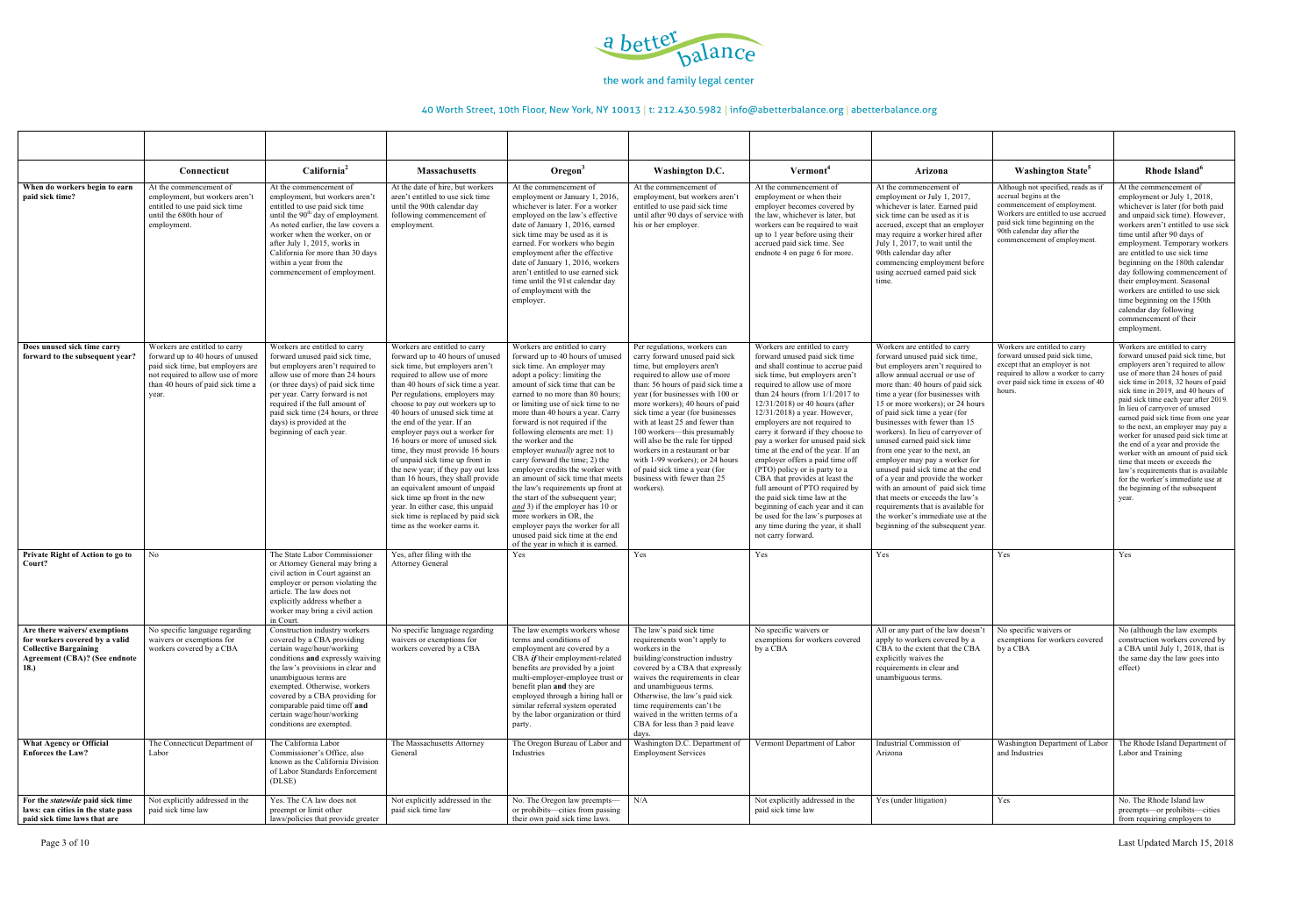

| <b>San Francisco</b>                                                                                                                                                                                                                                               | Oakland                                                                                                                                                                                                         | Emeryville                                                                                                                                                                                                                                                                                                                                                                      | <b>Santa Monica</b>                                                                                                                                                                                                                                                                                | San Diego <sup>7</sup>                                                                                                                                                                                                                                                                                                                                                                                                                                                                                                                     | <b>Los Angeles</b>                                                                                                                                                                                                                                                                                                                                                                                                  | Berkeley <sup>8</sup>                                                                                                                                                                                           |
|--------------------------------------------------------------------------------------------------------------------------------------------------------------------------------------------------------------------------------------------------------------------|-----------------------------------------------------------------------------------------------------------------------------------------------------------------------------------------------------------------|---------------------------------------------------------------------------------------------------------------------------------------------------------------------------------------------------------------------------------------------------------------------------------------------------------------------------------------------------------------------------------|----------------------------------------------------------------------------------------------------------------------------------------------------------------------------------------------------------------------------------------------------------------------------------------------------|--------------------------------------------------------------------------------------------------------------------------------------------------------------------------------------------------------------------------------------------------------------------------------------------------------------------------------------------------------------------------------------------------------------------------------------------------------------------------------------------------------------------------------------------|---------------------------------------------------------------------------------------------------------------------------------------------------------------------------------------------------------------------------------------------------------------------------------------------------------------------------------------------------------------------------------------------------------------------|-----------------------------------------------------------------------------------------------------------------------------------------------------------------------------------------------------------------|
| Workers employed within the geographic<br>boundaries of San Francisco are covered.                                                                                                                                                                                 | Workers who, in a particular week, perform<br>at least 2 hours of work within the<br>geographic boundaries of Oakland and who<br>are entitled to minimum wage under<br>California law are covered.              | Workers who, in a calendar week, perform<br>at least 2 hours of work within the<br>geographic boundaries of Emeryville and<br>who are entitled to minimum wage under<br>California law are covered.                                                                                                                                                                             | Workers who, in a calendar week, perform<br>at least 2 hours of work within the<br>geographic boundaries of Santa Monica and<br>who are entitled to minimum wage under<br>California law are covered. Government<br>and school district employees are exempted                                     | Workers who, in at least one calendar week<br>of the year, perform at least 2 hours of work<br>within San Diego are covered. Independent<br>contractors, certain workers authorized<br>under State law to be paid less than the<br>minimum wage, certain providers of in-<br>home supportive services under State law.<br>workers employed under a publicly<br>subsidized summer or short-term youth<br>employment program, or any student<br>employee, camp or program counselor of an<br>organized camp under State law are<br>exempted. | Workers who, in a particular week, perform<br>at least 2 hours of work within the<br>geographic boundaries of Los Angeles and<br>who are entitled to minimum wage under<br>California law are covered. To be entitled to<br>paid sick time, workers must also work in<br>Los Angeles—on or after July 1, 2016—for<br>the same employer for 30 days or more<br>within a year from the commencement of<br>employment. | Workers who, in a particular week, perform<br>at least 2 hours of work within the<br>geographic boundaries of Berkeley and who<br>are either entitled to minimum wage under<br>California law.                  |
| grandparents; spouses; registered domestic<br>partners; siblings; and if a worker has no<br>spouse/domestic partner, a designated<br>person of the worker's choice. As of<br>January 1, 2017, the parents of a<br>spouse/domestic partner will also be<br>covered. | grand-parents; spouses; registered domestic<br>partners; siblings; and, if a worker has no<br>spouse/domestic partner, a designated<br>person of worker's choice                                                | grandparents; spouses; registered domestic<br>partners; parents of a spouse or domestic<br>partner; siblings; and, if a worker has no<br>spouse/domestic partner, a designated<br>person of the worker's choice. Paid sick<br>time can also be used to care for a guide<br>dog, signal dog, or service dog of the<br>worker or worker's family member or<br>designated partner. | grand-parents; spouses; registered domesti-<br>partners; parents of a spouse or domestic<br>partner; and siblings                                                                                                                                                                                  | grandparents; spouses; domestic partners<br>(registered under state/local law or with the<br>internal registry of at least one partner's<br>employer); parents of a spouse/domestic<br>partner; and siblings                                                                                                                                                                                                                                                                                                                               | grandparents; spouses; registered domestic<br>partners; parents of a spouse or domestic<br>partner; siblings; and any individual related<br>by blood or affinity whose close association<br>with the worker is the equivalent of a<br>family relationship                                                                                                                                                           | Yes: children; parents; grandchildren;<br>grand-parents; spouses; registered domestic<br>partners; siblings; and, if a worker has no<br>spouse/domestic partner, a designated<br>person of worker's choice      |
| Legal guardians or wards; children from<br>biological, adoptive, foster care, and step-<br>relationships; children of a domestic<br>partner; or the child of a worker standing in<br>loco parentis to the child                                                    | Legal guardians or wards; children from<br>biological, adoptive, foster care, and step-<br>relationships; children of a domestic<br>partner; or the child of a worker standing in<br>loco parentis to the child | Biological, adopted, or foster child,<br>stepchild, legal ward, or the child of a<br>worker standing in loco parentis to the child                                                                                                                                                                                                                                              | Biological, adopted, or foster child,<br>stepchild, legal ward, or the child of a<br>worker standing in loco parentis to the child                                                                                                                                                                 | Biological, adopted, or foster child;<br>stepchild; child of a domestic partner; legal<br>ward; or the child of a worker standing in<br>loco parentis to the child                                                                                                                                                                                                                                                                                                                                                                         | Biological, adopted, or foster child,<br>stepchild, legal ward, or the child of a<br>worker standing in loco parentis to the child                                                                                                                                                                                                                                                                                  | Legal guardians or wards; children from<br>biological, adoptive, foster care, and step-<br>relationships; children of a domestic<br>partner; or the child of a worker standing in<br>loco parentis to the child |
| Yes, but only as of January 1, 2017, and<br>only when the worker is the victim.                                                                                                                                                                                    | State's paid sick time law.                                                                                                                                                                                     | No, not beyond what is provided under the<br>State's paid sick time law.                                                                                                                                                                                                                                                                                                        | Yes, but only when the worker is the<br>victim.                                                                                                                                                                                                                                                    | Yes, when the worker or the worker's<br>family member is the victim.                                                                                                                                                                                                                                                                                                                                                                                                                                                                       | Yes, but only when the worker is the<br>victim.                                                                                                                                                                                                                                                                                                                                                                     | No, not beyond what is provided under the<br>State's paid sick time law.                                                                                                                                        |
| No.                                                                                                                                                                                                                                                                | No.                                                                                                                                                                                                             | No.                                                                                                                                                                                                                                                                                                                                                                             | No.                                                                                                                                                                                                                                                                                                | Yes.                                                                                                                                                                                                                                                                                                                                                                                                                                                                                                                                       | No.                                                                                                                                                                                                                                                                                                                                                                                                                 | No.                                                                                                                                                                                                             |
| 1 hour for every 30 hours worked                                                                                                                                                                                                                                   | 1 hour for every 30 hours worked                                                                                                                                                                                | 1 hour for every 30 hours worked                                                                                                                                                                                                                                                                                                                                                | 1 hour for every 30 hours worked                                                                                                                                                                                                                                                                   | 1 hour for every 30 hours worked                                                                                                                                                                                                                                                                                                                                                                                                                                                                                                           | 1 hour for every 30 hours worked                                                                                                                                                                                                                                                                                                                                                                                    | 1 hour for every 30 hours worked                                                                                                                                                                                |
| Workers in businesses with 10 or more<br>workers: up to 72 hours. Workers in<br>businesses with fewer than 10 workers: up<br>to 40 hours <sup>†</sup>                                                                                                              | Workers in businesses with 10 or more<br>workers: up to 72 hours. Workers in<br>businesses with fewer than 10 workers: up<br>to 40 hours <sup>*</sup>                                                           | Workers in businesses with more than 55<br>workers: up to 72 hours. Workers in<br>businesses with 55 or fewer workers: up to<br>48 hours <sup>*</sup>                                                                                                                                                                                                                           | Workers in businesses with 26 or more<br>workers: up to 40 hours (from $1/1/2017$ to<br>12/31/2017) or 72 hours (after 12/31/2017)<br>a year. Workers in businesses with 25 or<br>fewer workers: up to 32 hours (from<br>$1/1/2017$ to $12/31/2017$ ) or 40 hours (after<br>$12/31/2017$ ) a year. | Employers may cap the amount of paid sick<br>time a worker <i>earns</i> at 80 hours. Employers<br>worker can use each year at 40 hours.                                                                                                                                                                                                                                                                                                                                                                                                    | Up to 48 hours a year                                                                                                                                                                                                                                                                                                                                                                                               | Workers in businesses with 25 or more<br>workers: up to 72 hours. Workers in<br>businesses with fewer than 25 workers: up<br>to 48 hours                                                                        |
|                                                                                                                                                                                                                                                                    | Yes: children; parents; grandchildren;                                                                                                                                                                          | Yes: children; parents; grandchildren;<br>No, not beyond what is provided under the                                                                                                                                                                                                                                                                                             | Yes: children; parents; grandchildren;                                                                                                                                                                                                                                                             | Yes: children; parents; grand-children;                                                                                                                                                                                                                                                                                                                                                                                                                                                                                                    | Lucal I alu Sick Thile Laws III California<br>Yes: children; parents; grandchildren;<br>may also cap the amount of paid sick time a                                                                                                                                                                                                                                                                                 | Yes: children; parents; grandchildren;                                                                                                                                                                          |

| broader than the state law? | earning or use of paid sick time.  | However, in response to            | provide sick time benefits in   |
|-----------------------------|------------------------------------|------------------------------------|---------------------------------|
|                             | Therefore, the more expansive      | Portland's more generous paid      | excess of those required by the |
|                             | San Francisco, Oakland, San        | sick time law (in effect when the  | state law.                      |
|                             | Diego, Emeryville, Santa           | state bill was passed), the        |                                 |
|                             | Monica, Los Angeles, and           | statewide paid sick time law       |                                 |
|                             | Berkeley paid sick time laws will  | requires that employers located in |                                 |
|                             | still apply to workers covered by  | Portland with at least 6 workers   |                                 |
|                             | those laws, and other cities in CA | (anywhere in Oregon) must          |                                 |
|                             | may continue to pass broader       | provide paid sick time to their    |                                 |
|                             | paid sick time laws.               | workers.                           |                                 |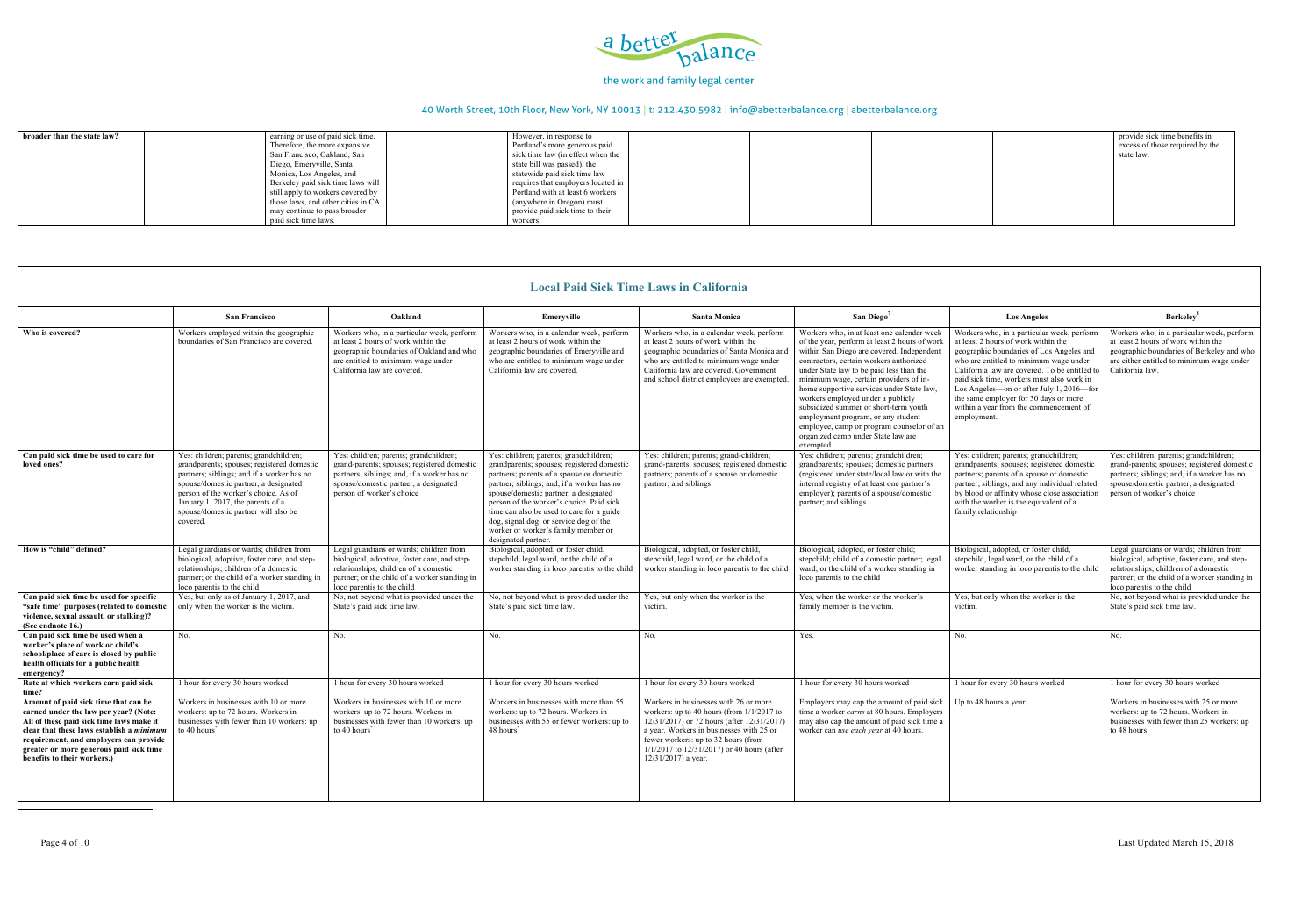

|                                                                                                                                      | <b>San Francisco</b>                                                                                                                                                                                                                                                                                                   | Oakland                                                                                                                                                                                                                                                                                                                | Emervville                                                                                                                                                                                                                                                                                                                                           | <b>Santa Monica</b>                                                                                                                                                                                                                                                                                                                                                                                                                                  | San Diego <sup>7</sup>                                                                                                                                                                                                                                                                                                                | <b>Los Angeles</b>                                                                                                                                                                                                                                                                                                                                                                                                            | Berkeley <sup>8</sup>                                                                                                                                                                                                                                                                                           |
|--------------------------------------------------------------------------------------------------------------------------------------|------------------------------------------------------------------------------------------------------------------------------------------------------------------------------------------------------------------------------------------------------------------------------------------------------------------------|------------------------------------------------------------------------------------------------------------------------------------------------------------------------------------------------------------------------------------------------------------------------------------------------------------------------|------------------------------------------------------------------------------------------------------------------------------------------------------------------------------------------------------------------------------------------------------------------------------------------------------------------------------------------------------|------------------------------------------------------------------------------------------------------------------------------------------------------------------------------------------------------------------------------------------------------------------------------------------------------------------------------------------------------------------------------------------------------------------------------------------------------|---------------------------------------------------------------------------------------------------------------------------------------------------------------------------------------------------------------------------------------------------------------------------------------------------------------------------------------|-------------------------------------------------------------------------------------------------------------------------------------------------------------------------------------------------------------------------------------------------------------------------------------------------------------------------------------------------------------------------------------------------------------------------------|-----------------------------------------------------------------------------------------------------------------------------------------------------------------------------------------------------------------------------------------------------------------------------------------------------------------|
| When do workers begin to earn paid sick<br>time?                                                                                     | 90 calendar days after the commencement<br>of employment. For workers hired on or<br>after January 1, 2017, paid sick time begins<br>to accrue at the commencement of<br>employment, but workers aren't entitled to<br>use paid sick time until the $90th$ day of<br>employment.                                       | On the first day of employment, but<br>workers aren't entitled to use paid sick time<br>until after 90 calendar days of employment                                                                                                                                                                                     | Although not explicitly stated in the law<br>and future regulations may address it, paid<br>sick time will likely be earned in the same<br>manner as the State's paid sick time law:<br>workers begin to earn paid sick time at the<br>commencement of employment, but aren't<br>entitled to use paid sick time until the 90th<br>day of employment. | At the commencement of a worker's<br>employment with the employer, but<br>workers aren't entitled to use paid sick time<br>until after the first 90 days of employment<br>(or sooner if provided for in the employer's<br>policies).                                                                                                                                                                                                                 | At the commencement of employment of<br>July 11, 2016, whichever is later, but<br>workers aren't entitled to use paid sick time<br>until 90 calendar days following the<br>commencement of employment or on July<br>11, 2016, whichever is later.                                                                                     | On the first day of employment or July 1,<br>2016, whichever is later. A worker is<br>entitled to use paid sick time beginning on<br>the 90th day of employment or July 1,<br>2016, whichever is later. As noted earlier.<br>the law covers a worker when the worker,<br>on or after July 1, 2016, works in Los<br>Angeles for the same employer for 30 days<br>or more within a year from the<br>commencement of employment. | On the first day of employment or October<br>1, 2017, whichever is later, but workers<br>aren't entitled to use paid sick time until 90<br>calendar days after commencement of<br>employment.                                                                                                                   |
| Does unused paid sick time carry<br>forward to the subsequent year?                                                                  | Workers are entitled to carry forward 72<br>hours of unused paid sick time (in<br>businesses with 10 or more workers) or 40<br>hours of unused paid sick time (in<br>businesses with fewer than 10 workers), but<br>employers are not required to allow workers<br>to earn more than these 72-hour or 40-hour<br>caps. | Workers are entitled to carry forward 72<br>hours of unused paid sick time (in<br>businesses with 10 or more workers) or 40<br>hours of unused paid sick time (in<br>businesses with fewer than 10 workers), but<br>employers are not required to allow workers<br>to earn more than these 72-hour or 40-hour<br>caps. | Workers are entitled to carry forward 72<br>hours of unused paid sick time (in<br>businesses with more than 55 workers) or<br>48 hours of unused paid sick time (in<br>businesses with 55 or fewer workers), but<br>employers are not required to allow workers<br>to earn more than these 72-hour or 48-hour<br>caps.                               | Workers are entitled to carry forward<br>unused paid sick time to the following year,<br>until their paid sick time reaches the annual<br>caps described in the chart on the prior page<br>(depending on business size and year).<br>Carry forward is not required if the full<br>amount of paid sick time required by the<br>law is received by the worker at the<br>beginning of each year (calendar year,<br>fiscal year, or year of employment). | Workers are entitled to carry forward<br>unused paid sick time. An employer may<br>satisfy the law's carry-over provisions if the<br>employer provides a worker with at least 40<br>hours of paid sick time at the beginning of<br>each benefit year, regardless of whether the<br>employee is full-time, part-time, or<br>temporary. | Workers are entitled to carry forward<br>unused paid sick time to the following year,<br>but employers may cap it at 72 hours.                                                                                                                                                                                                                                                                                                | Workers are entitled to carry forward<br>unused paid sick time. However, employers<br>with fewer than 25 workers may limit use<br>of paid sick time to 48 hours per year;<br>larger employers may not limit the use of<br>paid sick time (only the <i>accrual</i> , or amount<br>earned, as described earlier). |
| Private Right of Action to go to Court?                                                                                              | Yes.                                                                                                                                                                                                                                                                                                                   | Yes.                                                                                                                                                                                                                                                                                                                   | Yes.                                                                                                                                                                                                                                                                                                                                                 | Yes.                                                                                                                                                                                                                                                                                                                                                                                                                                                 | Yes.                                                                                                                                                                                                                                                                                                                                  | Yes.                                                                                                                                                                                                                                                                                                                                                                                                                          | Yes.                                                                                                                                                                                                                                                                                                            |
| Are there waivers/exemptions for<br>workers covered by a valid Collective<br><b>Bargaining Agreement (CBA)? (See</b><br>endnote 18.) | Workers covered by a CBA may waive all<br>or part of the law to the extent that the CBA<br>sets forth the waiver in clear and<br>unambiguous terms.                                                                                                                                                                    | Workers covered by a CBA may waive all<br>or part of the law to the extent that the CBA<br>sets forth the waiver in clear and<br>unambiguous terms.                                                                                                                                                                    | All or any portion of the law doesn't apply<br>to workers covered by a CBA to the extent<br>that the CBA explicitly waives the<br>requirements in clear and unambiguous<br>terms showing that the parties intend the<br>waiver.                                                                                                                      | All or any part of the law doesn't apply to<br>workers covered by a CBA to the extent<br>that the CBA explicitly waives the<br>requirements in clear and unambiguous<br>terms.                                                                                                                                                                                                                                                                       | No specific language regarding waivers or<br>exemptions for workers covered by a CBA.                                                                                                                                                                                                                                                 | No specific language regarding waivers or<br>exemptions for workers covered by a CBA                                                                                                                                                                                                                                                                                                                                          | Workers covered by a CBA may waive all<br>or part of the law to the extent that the CBA<br>sets forth the waiver in clear and<br>unambiguous terms.                                                                                                                                                             |
| What Agency or Official Enforces the<br>Law?                                                                                         | San Francisco Office of Labor Standards<br>Enforcement                                                                                                                                                                                                                                                                 | No particular agency specified in the law<br>The Contracts and Compliance Division<br>the City Administrator's Office has been<br>authorized to take complaints.                                                                                                                                                       | No specific agency authorized. The City<br>itself has authority under the law to issue<br>rules and regulations, as well as to enforce<br>the law through administrative citations<br>and/or remedies.                                                                                                                                               | The Santa Monica Finance Director is<br>authorized to adopt administrative<br>regulations consistent with the law.                                                                                                                                                                                                                                                                                                                                   | San Diego's Office of the City Treasurer<br>(although the Mayor may designate another<br>office/department under the Mayor's<br>authority)                                                                                                                                                                                            | Los Angeles Office of Wage Standards<br>(within the Department of Public Works'<br>Bureau of Contract Administration)                                                                                                                                                                                                                                                                                                         | No particular agency specified in the law<br>(although the separate minimum wage law<br>passed at the same time will be enforced by<br>the Berkeley Department of Finance or<br>other city department/agency as designated<br>by the City by resolution).                                                       |

|                 | III. County and City Paid Sick Time Laws (Other than the Local California Laws in Section II)                                                                                                                                                                                                                                                                                                                                                                                                                                                                                         |                                                                                                                                                                                                                                                                                                                                                                                                                                                                                                                                           |                                                                                                                                                                                                           |                                                                                                                                                                                                                                                                                                                         |                                                                                                                                                                                                                                                                                                                                                                                                                                                                            |                                                                                                                                                                                                                                                                                                        |                                                                                                                                                                                                                                                                                                                                                                                                                                                                                                                                                                                                          |                                                                                                                                                                                                                                                                                                                                                                                                                                                                                                                                                                            |                                                                                                                                                                                                                                                                                                                                            |                                                                                                                                                                                    |                                                                                                                                                                                |  |  |  |
|-----------------|---------------------------------------------------------------------------------------------------------------------------------------------------------------------------------------------------------------------------------------------------------------------------------------------------------------------------------------------------------------------------------------------------------------------------------------------------------------------------------------------------------------------------------------------------------------------------------------|-------------------------------------------------------------------------------------------------------------------------------------------------------------------------------------------------------------------------------------------------------------------------------------------------------------------------------------------------------------------------------------------------------------------------------------------------------------------------------------------------------------------------------------------|-----------------------------------------------------------------------------------------------------------------------------------------------------------------------------------------------------------|-------------------------------------------------------------------------------------------------------------------------------------------------------------------------------------------------------------------------------------------------------------------------------------------------------------------------|----------------------------------------------------------------------------------------------------------------------------------------------------------------------------------------------------------------------------------------------------------------------------------------------------------------------------------------------------------------------------------------------------------------------------------------------------------------------------|--------------------------------------------------------------------------------------------------------------------------------------------------------------------------------------------------------------------------------------------------------------------------------------------------------|----------------------------------------------------------------------------------------------------------------------------------------------------------------------------------------------------------------------------------------------------------------------------------------------------------------------------------------------------------------------------------------------------------------------------------------------------------------------------------------------------------------------------------------------------------------------------------------------------------|----------------------------------------------------------------------------------------------------------------------------------------------------------------------------------------------------------------------------------------------------------------------------------------------------------------------------------------------------------------------------------------------------------------------------------------------------------------------------------------------------------------------------------------------------------------------------|--------------------------------------------------------------------------------------------------------------------------------------------------------------------------------------------------------------------------------------------------------------------------------------------------------------------------------------------|------------------------------------------------------------------------------------------------------------------------------------------------------------------------------------|--------------------------------------------------------------------------------------------------------------------------------------------------------------------------------|--|--|--|
|                 | <b>Montgomery County,</b><br>Marvland                                                                                                                                                                                                                                                                                                                                                                                                                                                                                                                                                 | Cook County and Chicago,                                                                                                                                                                                                                                                                                                                                                                                                                                                                                                                  | Seattle, WA                                                                                                                                                                                               | New York City, NY <sup>10</sup>                                                                                                                                                                                                                                                                                         | <b>Newark, Passaic, East</b><br>Orange, Paterson.<br>Irvington, Trenton,<br>Montclair, Bloomfield,<br>Jersey City, Elizabeth,<br>Plainfield and Morristown,<br>$\mathbf{N} \mathbf{J}^{11}$                                                                                                                                                                                                                                                                                | Tacoma, WA <sup>12</sup>                                                                                                                                                                                                                                                                               | Spokane, WA <sup>13</sup>                                                                                                                                                                                                                                                                                                                                                                                                                                                                                                                                                                                | Philadelphia, PA                                                                                                                                                                                                                                                                                                                                                                                                                                                                                                                                                           | Pittsburgh, PA <sup>14</sup>                                                                                                                                                                                                                                                                                                               | <b>Minneapolis, MN</b>                                                                                                                                                             | Saint Paul, MN <sup>15</sup>                                                                                                                                                   |  |  |  |
| Who is covered? | Workers employed in<br>Montgomery County are<br>covered, but they must<br>regularly work more than 8<br>hours each week.<br>Independent contractors are<br>exempted. Workers are also<br>exempted if <i>all</i> of the<br>following apply: 1) they<br>don't have a regular work<br>schedule with the employer;<br>2) they contact the employer<br>for work assignments and are<br>scheduled to work those<br>assignments within 48 hours<br>later; 3) they have no<br>obligation to work for the<br>employer if they don't<br>contact the employer for<br>assignments; and 4) they're | Cook County: Workers in<br>Cook County who work at<br>least 80 hours for an<br>employer within any 120-day<br>period are covered. Workers<br>employed by a unit of local<br>government are exempted. <sup>5</sup><br>Chicago: Workers in<br>Chicago who work at least<br>80 hours for an employer<br>within any 120-day period<br>are covered. Minors, certain<br>public/city agency<br>employees, and participants<br>of certain subsidized<br>temporary youth and/or<br>transitional employment<br>programs are exempted. <sup>14</sup> | Workers employed by a<br>business with more than 4<br>workers, if they perform<br>more than 240 hours of work<br>in Seattle within a calendar<br>year, are covered. Work-<br>study students are exempted. | Workers who have worked<br>within NYC for more than 80<br>hours in a calendar year are<br>covered. Domestic workers<br>will receive some paid sick<br>time. Work-study students,<br>certain hourly<br>speech/physical/occupational<br>therapists, independent<br>contractors, and government<br>employees are exempted. | Workers employed in the<br>relevant city (Newark,<br>Passaic, East Orange,<br>Paterson, Irvington, Trenton,<br>Montclair, Bloomfield.<br>Jersey City, Elizabeth,<br>Plainfield, or Morristown)<br>for at least 80 hours in a year<br>are covered. Workers<br>employed by any<br>government or a New Jersey<br>School District or Board of<br>Education are exempted. In<br>Newark and Jersey City,<br>workers employed by<br>Rutgers and its subdivisions<br>are exempted. | Workers employed in<br>Tacoma are covered, as long<br>as there is a reasonable<br>expectation that they will<br>perform work in Tacoma for<br>more than 80 hours within a<br>benefit year. Independent<br>contractors, single-person<br>businesses, and Federal<br>government workers are<br>exempted. | Workers employed in Spokane<br>for more than 240 hours a year<br>are covered. Work-study<br>students (under a state/federal<br>program), those employed by<br>certain firms engaged in<br>construction work, seasonal<br>workers (expected<br>employment of less than 1 year<br>and which is<br>intermittent/recurring<br>annually), independent<br>contractors, domestic workers<br>(those individuals employed as<br>a domestic servant in a private<br>home by an employer with less<br>than 2 employees regularly<br>employed 40 or more hours<br>per week; or a person<br>employed to do gardening, | Workers employed in<br>Philadelphia for at least 40<br>hours in a calendar year are<br>covered. The following<br>workers are exempted:<br>independent contractors;<br>seasonal workers (hired for<br>a temporary period of not<br>more than 16 weeks a<br>year); adjunct professors;<br>interns (students working)<br>for the institution where<br>enrolled); workers hired for<br>a term of less than 6<br>months: and health care<br>professionals who only<br>work when indicating they<br>are available and have no<br>obligation to work when<br>they do not indicate | Workers employed in<br>Pittsburgh are covered.<br>Independent contractors and<br>seasonal workers (those hired<br>for a temporary period of not<br>more than 16 weeks and<br>given written notification at<br>time of hire that employment<br>is limited to beginning/end of<br>seasonal dates as determined<br>by employer) are exempted. | Workers who perform work<br>for an employer within<br>Minneapolis for at least 80<br>hours in a year for that<br>employer are covered.<br>Independent contractors are<br>exempted. | Workers who perform work<br>for an employer within Saint<br>Paul for at least 80 hours in a<br>year for that employer are<br>covered. Independent<br>contractors are exempted. |  |  |  |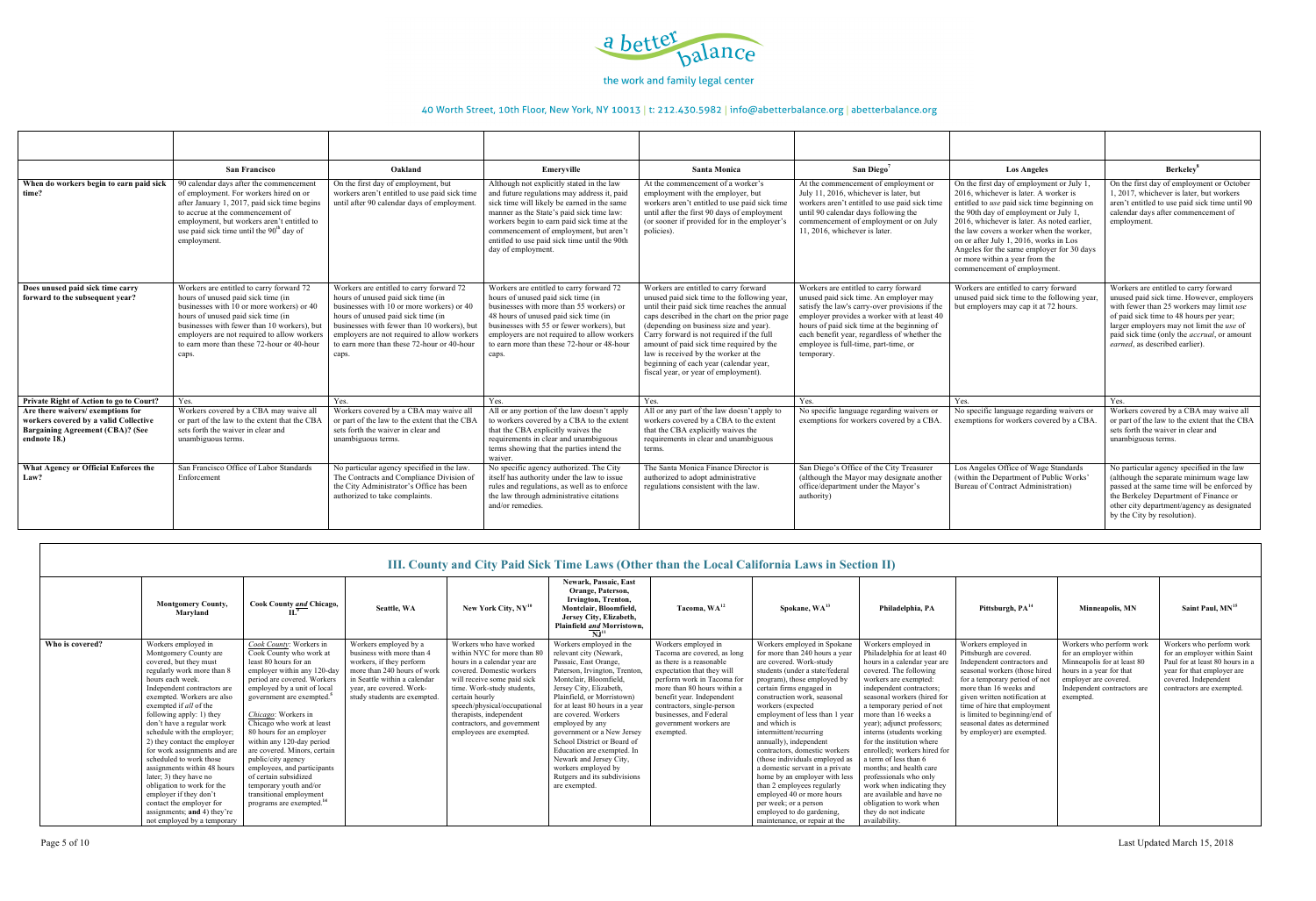

|                                                                                                                                                                        | placement agency                                                                                                                                                                               |                                                                                                                                                                                                                                                                                                                                                                                |                                                                                                                                                                                                                                                                           |                                                                                                                                                                                                                                                                                                                                                                                                                    |                                                                                                                                                                                                                                                     |                                                                                                                                                                                                                                      | employer's private home), and<br>government workers are<br>exempted.                                                                                                                          |                                                                                                                                                                                                                                                                                                                                                         |                                                                                                                                                                                                                                                                                                                                                                                        |                                                                                                                                                                                              |                                                                                                                                                                                                                                                                                  |
|------------------------------------------------------------------------------------------------------------------------------------------------------------------------|------------------------------------------------------------------------------------------------------------------------------------------------------------------------------------------------|--------------------------------------------------------------------------------------------------------------------------------------------------------------------------------------------------------------------------------------------------------------------------------------------------------------------------------------------------------------------------------|---------------------------------------------------------------------------------------------------------------------------------------------------------------------------------------------------------------------------------------------------------------------------|--------------------------------------------------------------------------------------------------------------------------------------------------------------------------------------------------------------------------------------------------------------------------------------------------------------------------------------------------------------------------------------------------------------------|-----------------------------------------------------------------------------------------------------------------------------------------------------------------------------------------------------------------------------------------------------|--------------------------------------------------------------------------------------------------------------------------------------------------------------------------------------------------------------------------------------|-----------------------------------------------------------------------------------------------------------------------------------------------------------------------------------------------|---------------------------------------------------------------------------------------------------------------------------------------------------------------------------------------------------------------------------------------------------------------------------------------------------------------------------------------------------------|----------------------------------------------------------------------------------------------------------------------------------------------------------------------------------------------------------------------------------------------------------------------------------------------------------------------------------------------------------------------------------------|----------------------------------------------------------------------------------------------------------------------------------------------------------------------------------------------|----------------------------------------------------------------------------------------------------------------------------------------------------------------------------------------------------------------------------------------------------------------------------------|
|                                                                                                                                                                        | <b>Montgomery County,</b><br>Maryland                                                                                                                                                          | Cook County and Chicago,<br>$\overline{\mathbf{H}^2}$                                                                                                                                                                                                                                                                                                                          | Seattle, WA                                                                                                                                                                                                                                                               | New York City, $NY^{10}$                                                                                                                                                                                                                                                                                                                                                                                           | Newark, Passaic, East<br>Orange, Paterson,<br>Irvington, Trenton,<br>Montclair, Bloomfield,<br>Jersey City, Elizabeth,<br>Plainfield and Morristown,<br>$\overline{\mathbf{N}}$ J <sup>11</sup>                                                     | Tacoma, WA <sup>12</sup>                                                                                                                                                                                                             | Spokane, WA <sup>13</sup>                                                                                                                                                                     | Philadelphia, PA                                                                                                                                                                                                                                                                                                                                        | Pittsburgh, PA <sup>14</sup>                                                                                                                                                                                                                                                                                                                                                           | Minneapolis, MN                                                                                                                                                                              | Saint Paul, MN <sup>15</sup>                                                                                                                                                                                                                                                     |
| Can sick time be used to<br>care for loved ones?                                                                                                                       | Yes: children; parents and<br>legal guardians of the<br>worker; spouses;<br>grandparents; the spouse of a<br>grandparent; grandchildren;<br>siblings; and the spouse of a<br>sibling           | Yes: children; legal<br>guardians or wards; spouses;<br>domestic partners (including<br>parties to a civil union);<br>parents; parents of a spouse<br>or domestic partner;<br>grandparents; grandchildren;<br>siblings; or any other<br>individual related by blood<br>or whose close association<br>with the worker is the<br>equivalent of a family<br>relationship          | Yes: children; parents;<br>parents-in-law; grandparent<br>spouses; and registered<br>domestic partners                                                                                                                                                                    | Yes: children; spouses;<br>registered domestic partners;<br>parents; grandchildren;<br>grandparents; siblings; and<br>the children or parents of a<br>spouse or domestic partner.<br>Beginning on May $\overline{5}$ , 2018,<br>sick time can also be used to<br>care for any other individual<br>related by blood or whose<br>close association with the<br>worker is the equivalent of a<br>family relationship. | Yes: children; parents;<br>parents of a spouse or<br>domestic/civil union partner;<br>spouses; domestic/civil union<br>partners; grandchildren;<br>grandparents; the spouse or<br>domestic/civil union partner<br>of a grandparent; and<br>siblings | Yes: children; parents;<br>grandparents; grandchildren;<br>siblings; spouses; and<br>domestic partners (local or<br>state registries)                                                                                                | Yes: spouses; domestic<br>partners; children;<br>grandchildren; parents; and<br>grandparents                                                                                                  | Yes: children; parents;<br>parents-in-law; spouses;<br>grandparents; the spouse of<br>a grandparent;<br>grandchildren; siblings; the<br>spouse of a sibling; and a<br>life partner (a long-term<br>committed relationship<br>between two unmarried<br>individuals of the same sex<br>or gender identity who<br>meet certain, specified<br>requirements) | Yes: children; parents;<br>parents of a spouse or<br>domestic partner; spouses;<br>domestic partners;<br>grandchildren; grandparents;<br>the spouse or domestic<br>partner of a grandparent;<br>siblings; and any individual<br>for whom the worker<br>received oral permission<br>from the employer to care for<br>at the time of the worker's<br>request to make use of sick<br>time | Yes: children; parents;<br>parents-in-law; spouses;<br>registered domestic partners;<br>grandchildren; grandparents<br>siblings; and members of the<br>worker's household                    | Yes: children; parents;<br>parents-in-law; spouses;<br>registered domestic partners;<br>grandchildren; grandparents;<br>siblings; and any individual<br>related by blood or affinity<br>whose close association with<br>the worker is the equivalent<br>of a family relationship |
| How is "child" defined?                                                                                                                                                | Biological, adopted, or foster<br>child; stepchild; child for<br>whom the worker has legal<br>or physical custody or<br>guardianship; child for whom<br>the worker is the primary<br>caregiver | Biological, foster, or adopted<br>children, stepchildren, legal<br>guardians or wards, or a<br>child to whom the worker<br>stands in loco parentis                                                                                                                                                                                                                             | Biological, adopted or foster<br>children, stepchildren, legal<br>wards, or the child of a<br>worker standing in loco<br>parentis. The child must be<br>under 18 or 18 years of age<br>and older but incapable of<br>self-care because of a<br>mental/physical disability | Biological, adopted, or foster<br>children, legal wards, or the<br>child of a worker standing in<br>loco parentis to the child                                                                                                                                                                                                                                                                                     | Biological, adopted, or foster<br>children, stepchildren, legal<br>wards, children of a domestic<br>partner or civil union partner,<br>child of a worker standing in<br>loco parentis to the child                                                  | Biological, adopted or foster<br>children, stepchildren, legal<br>wards, or a child to whom<br>the worker stands in loco<br>parentis, is a legal guardian,<br>or is a de facto parent,<br>regardless of age or<br>dependency status. | Children who are under 18<br>years of age, or 18 or older but<br>incapable of self-care because<br>of a mental/physical disability                                                            | Biological, adopted or<br>foster children.<br>stepchildren, legal wards,<br>or the child of a worker<br>standing in loco parentis to<br>the child                                                                                                                                                                                                       | Biological, adopted, or foster<br>child, stepchild, legal ward,<br>child of a domestic partner,<br>or child of a worker standing<br>in loco parentis to the child                                                                                                                                                                                                                      | Biological, adopted, or foster<br>child, stepchild, guardian, or<br>ward                                                                                                                     | Biological, adopted, or foster<br>child, or a stepchild.                                                                                                                                                                                                                         |
| Are specific "safe time"<br>purposes included? (See<br>endnote 16.)                                                                                                    | Yes, when the worker or the<br>worker's family member is<br>the victim                                                                                                                         | Yes, when the worker or the<br>worker's family member is<br>the victim                                                                                                                                                                                                                                                                                                         | Yes, when the worker or the<br>worker's family member is<br>the victim                                                                                                                                                                                                    | Yes, beginning on May 5,<br>2018, when the worker or the<br>worker's family member is<br>the victim                                                                                                                                                                                                                                                                                                                | No                                                                                                                                                                                                                                                  | Yes, when the worker or the<br>worker's family member (for<br>safe time purposes, also<br>includes a parent-in-law or a<br>person with whom the<br>worker has a dating<br>relationship, per Washington<br>State law) is the victim   | Yes, when the worker or<br>worker's family member<br>(child, spouse, parent, parent-<br>in-law, grandparent, or person<br>with whom the worker has a<br>dating relationship) is the<br>victim | Yes, when the worker or<br>the worker's family<br>member is the victim                                                                                                                                                                                                                                                                                  | N <sub>0</sub>                                                                                                                                                                                                                                                                                                                                                                         | Yes, when the worker or the<br>worker's family member is<br>the victim                                                                                                                       | Yes, when the worker or the<br>worker's family member is<br>the victim                                                                                                                                                                                                           |
| Can sick time be used when<br>a worker's place of work or<br>child's school/place of care<br>is closed by public health<br>officials for a public health<br>emergency? | Yes.                                                                                                                                                                                           | Yes.                                                                                                                                                                                                                                                                                                                                                                           | Yes                                                                                                                                                                                                                                                                       | Yes                                                                                                                                                                                                                                                                                                                                                                                                                | Yes                                                                                                                                                                                                                                                 | Yes                                                                                                                                                                                                                                  | Yes                                                                                                                                                                                           | No                                                                                                                                                                                                                                                                                                                                                      | Yes                                                                                                                                                                                                                                                                                                                                                                                    | Yes. Also includes need to<br>care for family member<br>whose school/place of care is<br>closed due to inclement<br>weather, loss of<br>power/heating/water, or other<br>unexpected closure. | Yes. Also includes need to<br>care for family member<br>whose school/place of care is<br>closed due to inclement<br>weather, loss of<br>power/heating/water, or<br>other unexpected closure.                                                                                     |
| Can sick time be used<br>under the law to bond with<br>a new child and/or deal<br>with a family member's<br>death? (See endnote 17.)                                   | No.                                                                                                                                                                                            | If a worker is subject to the<br>federal Family and Medical<br>Leave Act (FMLA), s/he<br>may carry forward up to 40<br>hours of unused paid sick<br>time to be used for leave<br>covered by the FMLA, which<br>includes bonding with a new<br>child (as well as certain<br>military family needs). Paid<br>sick time can't be used to<br>deal with a family member's<br>death. | No                                                                                                                                                                                                                                                                        | No                                                                                                                                                                                                                                                                                                                                                                                                                 | No                                                                                                                                                                                                                                                  | Paid sick time can be used to<br>deal with a family member's<br>death.                                                                                                                                                               | Paid sick time can be used to<br>deal with a family member's<br>death.                                                                                                                        | No                                                                                                                                                                                                                                                                                                                                                      | No                                                                                                                                                                                                                                                                                                                                                                                     | N <sub>0</sub>                                                                                                                                                                               | N <sub>o</sub>                                                                                                                                                                                                                                                                   |
| Rate at which workers earn<br>paid sick time?                                                                                                                          | 1 hour for every 30 hours<br>worked (for both paid and<br>unpaid sick time, as<br>described below)                                                                                             | 1 hour for every 40 hours<br>worked                                                                                                                                                                                                                                                                                                                                            | In businesses with 250 or<br>more workers, 1 hour for<br>every 30 hours worked. In<br>businesses with more than 4<br>and fewer than 250 workers,<br>1 hour for every 40 hours<br>worked                                                                                   | 1 hour for every 30 hours<br>worked (for both paid and<br>unpaid sick time, as<br>described below)                                                                                                                                                                                                                                                                                                                 | 1 hour for every 30 hours<br>worked                                                                                                                                                                                                                 | 1 hour for every 40 hours<br>worked                                                                                                                                                                                                  | 1 hour for every 30 hours<br>worked                                                                                                                                                           | 1 hour for every 40 hours<br>worked (for both paid and<br>unpaid sick time, as<br>described below)                                                                                                                                                                                                                                                      | 1 hour for every 35 hours<br>worked                                                                                                                                                                                                                                                                                                                                                    | 1 hour for every 30 hours<br>worked (for both paid and<br>unpaid sick time, as<br>described below)                                                                                           | 1 hour for every 30 hours<br>worked                                                                                                                                                                                                                                              |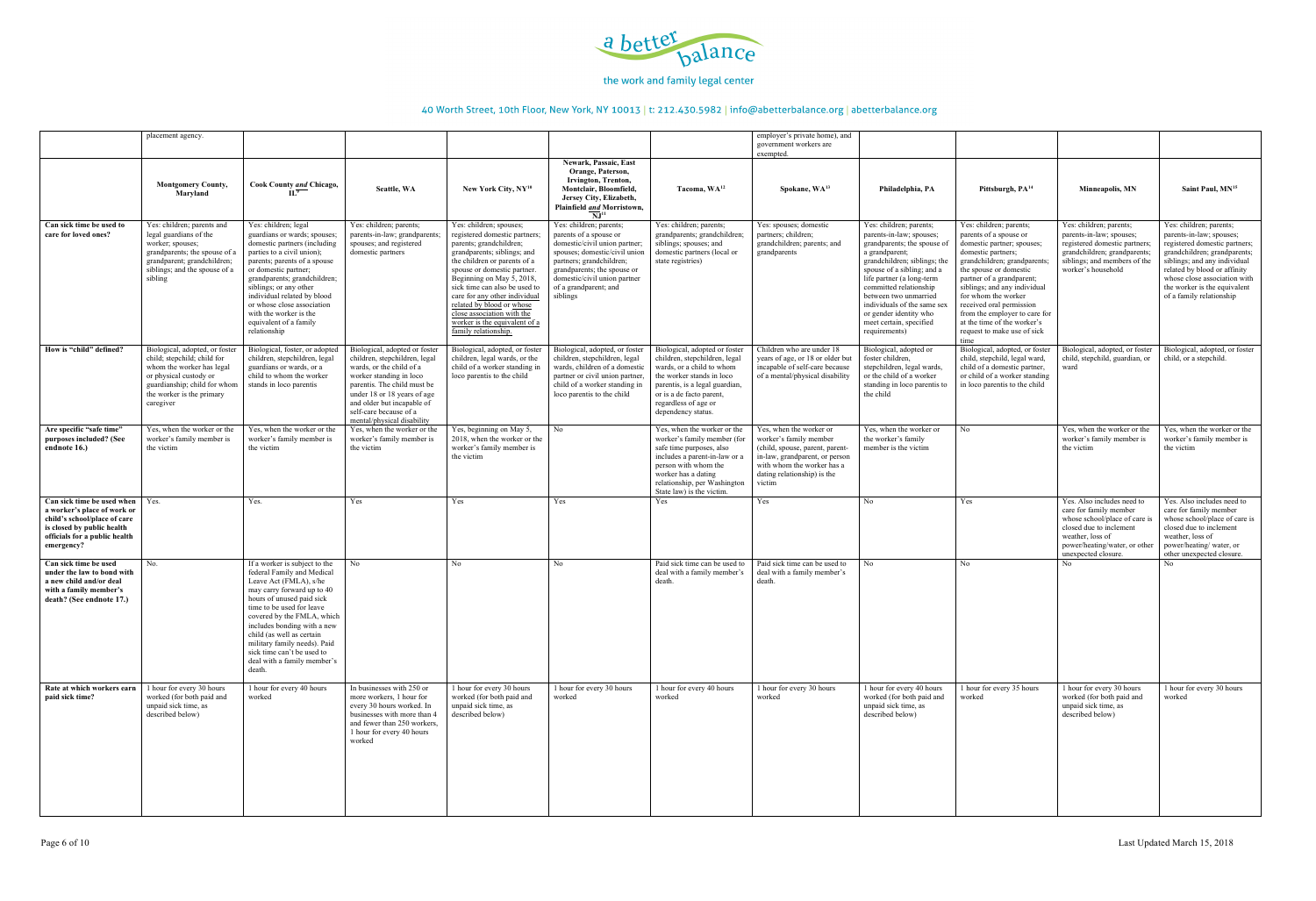

|                                                                                                                                                                                                                                                                                                        | <b>Montgomery County,</b><br>Maryland                                                                                                                                                                                                                                                                                                                                                                    | <b>Cook County and Chicago,</b>                                                                                                                                                                                                                                                                                                                                                              | Seattle, WA                                                                                                                                                                                                                                                                                                                                                                                                                                                                                                                                                                                   | New York City, $NY^{10}$                                                                                                                                                                                                                                                                                                                                                                                                                                                     | Newark, Passaic, East<br>Orange, Paterson,<br>Irvington, Trenton,<br>Montclair, Bloomfield.<br>Jersey City, Elizabeth,<br>Plainfield and Morristown,<br>N.I <sup>11</sup>                                                                                                                                                                                                         | Tacoma, WA <sup>12</sup>                                                                                                                                                                                                                | Spokane, WA <sup>13</sup>                                                                                                                                                                                                                                                                                  | Philadelphia, PA                                                                                                                                                                                                                                                                                                            | Pittsburgh, PA <sup>14</sup>                                                                                                                                                                                                                                                                                                                                                                                                                                                                                   | Minneapolis, MN                                                                                                                                                                                                                                                                                                                                                                                                                                               | Saint Paul, MN <sup>15</sup>                                                                                                                                                                                                                                                                                                                                                                                                                                                                             |
|--------------------------------------------------------------------------------------------------------------------------------------------------------------------------------------------------------------------------------------------------------------------------------------------------------|----------------------------------------------------------------------------------------------------------------------------------------------------------------------------------------------------------------------------------------------------------------------------------------------------------------------------------------------------------------------------------------------------------|----------------------------------------------------------------------------------------------------------------------------------------------------------------------------------------------------------------------------------------------------------------------------------------------------------------------------------------------------------------------------------------------|-----------------------------------------------------------------------------------------------------------------------------------------------------------------------------------------------------------------------------------------------------------------------------------------------------------------------------------------------------------------------------------------------------------------------------------------------------------------------------------------------------------------------------------------------------------------------------------------------|------------------------------------------------------------------------------------------------------------------------------------------------------------------------------------------------------------------------------------------------------------------------------------------------------------------------------------------------------------------------------------------------------------------------------------------------------------------------------|-----------------------------------------------------------------------------------------------------------------------------------------------------------------------------------------------------------------------------------------------------------------------------------------------------------------------------------------------------------------------------------|-----------------------------------------------------------------------------------------------------------------------------------------------------------------------------------------------------------------------------------------|------------------------------------------------------------------------------------------------------------------------------------------------------------------------------------------------------------------------------------------------------------------------------------------------------------|-----------------------------------------------------------------------------------------------------------------------------------------------------------------------------------------------------------------------------------------------------------------------------------------------------------------------------|----------------------------------------------------------------------------------------------------------------------------------------------------------------------------------------------------------------------------------------------------------------------------------------------------------------------------------------------------------------------------------------------------------------------------------------------------------------------------------------------------------------|---------------------------------------------------------------------------------------------------------------------------------------------------------------------------------------------------------------------------------------------------------------------------------------------------------------------------------------------------------------------------------------------------------------------------------------------------------------|----------------------------------------------------------------------------------------------------------------------------------------------------------------------------------------------------------------------------------------------------------------------------------------------------------------------------------------------------------------------------------------------------------------------------------------------------------------------------------------------------------|
| Amount of paid sick time<br>that can be earned under<br>the law per year? (Note: All<br>of these paid sick time laws<br>make it clear that these<br>laws establish a minimum<br>requirement, and<br>employers can provide<br>greater or more generous<br>paid sick time benefits to<br>their workers.) | Workers in businesses with 5<br>or more workers: up to 56<br>hours a year. Workers in<br>businesses with fewer than 5<br>workers: up to 32 hours of<br><i>paid</i> sick time and 24 hours<br>of <i>unpaid</i> sick time.                                                                                                                                                                                 | Up to 40 hours a year                                                                                                                                                                                                                                                                                                                                                                        | There is no limit on how<br>much workers can earn, but<br>workers can only use the<br>following amounts of paid<br>sick time a year: Tier 1<br>(workers in businesses with<br>more than 4 but fewer than<br>50 full-time workers or full-<br>time equivalents—FTEs): up<br>to 40 hours. Tier 2 (workers<br>in businesses with 50 to<br>fewer than 250 full-time<br>workers or FTEs): up to 56<br>hours. Tier 3 (workers in<br>businesses with 250 or more<br>full-time workers or<br>FTEs): up to 72 hours, or up<br>to 108 hours if the employer<br>has a universal paid time off<br>policy. | Workers in businesses with 5<br>or more workers: up to 40<br>hours a year. Workers in<br>businesses with fewer than 5<br>workers up to 40 hours of<br><i>unpaid</i> sick time a year. All<br>workers in certain chain<br>businesses or franchises will<br>be counted together to<br>determine size.                                                                                                                                                                          | Workers in businesses with<br>10 or more workers (and all<br>child care, home health care,<br>and food service workers.<br>regardless of the size of their<br>employer): up to 40 hours a<br>year. Workers in businesses<br>with fewer than 10 workers:<br>up to 24 hours a year.                                                                                                 | No explicit cap on how much<br>sick time can be earned or<br>used in a year. However, as<br>described below, employers<br>are not required to allow a<br>worker to carry over more<br>than 40 hours of unused paid<br>sick time a year. | There is no explicit limit on<br>how much workers can earn,<br>but workers can only use the<br>following amounts of earned<br>paid sick time a year: Workers<br>in businesses with 10 or more<br>workers: up to 40 hours a year.<br>Workers in businesses with<br>fewer than 10 workers: up to<br>24 hours | Workers in businesses with<br>10 or more workers: up to<br>40 hours a year. Workers in<br>businesses with fewer than<br>10 workers: up to 40 hours<br>of <i>unpaid</i> sick time a year.<br>Certain chain<br>establishments must<br>provide paid sick time<br>regardless of the number of<br>workers in an<br>establishment | Workers in businesses with<br>15 or more workers: up to 40<br>hours a year. Workers in<br>businesses with fewer than<br>15 workers: up to 24 hours a<br>year, although in the first<br>year after the law goes into<br>effect, this time will be<br><i>unpaid</i> (thereafter it will be<br>24 hours of <i>paid</i> sick time a<br>year for workers in these<br>small businesses).                                                                                                                             | Workers in businesses with<br>or more workers: up to 48<br>hours a year. Workers in<br>businesses with 5 or fewer<br>workers: up to 48 hours of<br><i>unpaid</i> sick time a year. New<br>employers, other than certain<br>chain businesses, only have<br>to provide <i>unpaid</i> sick time<br>in their first 12 months after<br>hiring their first worker (this<br>"new business" provision<br>only applies for 5 years after<br>the law's effective date). | Up to 48 hours a year. New<br>employers only have to<br>provide <i>unpaid</i> sick time in<br>their first 6 months after<br>hiring their first worker (this<br>"new business" provision<br>only applies until January 1,<br>$2023$ ).                                                                                                                                                                                                                                                                    |
| When do workers begin to<br>earn paid sick time?                                                                                                                                                                                                                                                       | At the commencement of<br>employment, or October 1.<br>2016, whichever is later, but<br>workers can be required to<br>wait 90 days before using<br>their sick time.                                                                                                                                                                                                                                      | On the first calendar day<br>after the worker commences<br>employment or July 1, 2017<br>whichever is later, but<br>workers can be required to<br>wait to use accrued paid sick<br>time for up to 180 calendar<br>days after commencement of<br>employment.                                                                                                                                  | At the commencement of<br>employment, but workers<br>aren't entitled to use paid<br>sick time until the 180th<br>calendar day after<br>employment commenced.                                                                                                                                                                                                                                                                                                                                                                                                                                  | At the commencement of<br>employment, but workers<br>aren't entitled to use sick<br>time until the 120th calendar<br>day following<br>commencement of<br>employment.                                                                                                                                                                                                                                                                                                         | On the first day of<br>employment, but workers<br>aren't entitled to use paid<br>sick time until the 90th<br>calendar day of employment<br>(except Plainfield, which is<br>the 100th calendar day of<br>employment).                                                                                                                                                              | At the commencement of<br>employment, but workers<br>aren't entitled to use paid<br>sick time until the 90th<br>calendar day after<br>employment commenced.                                                                             | On the first day of<br>employment, but employers<br>can require workers to wait up<br>to 90 days after employment<br>begins before using paid sick<br>time.                                                                                                                                                | At the commencement of<br>employment, but workers<br>aren't entitled to use sick<br>time until after 90 calendar<br>days of employment                                                                                                                                                                                      | At the commencement of<br>employment or the law's<br>effective date, whichever is<br>later, but workers aren't<br>entitled to use sick time until<br>the 90th calendar day after<br>employment commenced.                                                                                                                                                                                                                                                                                                      | At the commencement of<br>employment or the law's<br>effective date, whichever is<br>later, but workers aren't<br>entitled to use sick time unti<br>the 90th calendar day after<br>commencement of<br>employment.                                                                                                                                                                                                                                             | At the commencement of<br>employment or the law's<br>effective date, whichever is<br>later, but workers aren't<br>entitled to use sick time until<br>the 90th calendar day after<br>commencement of<br>employment.                                                                                                                                                                                                                                                                                       |
| Does unused sick time<br>carry forward to the<br>subsequent year?                                                                                                                                                                                                                                      | Workers are entitled to carry<br>forward up to 56 hours of<br>unused sick time and <i>may</i><br>use up to 80 hours of sick<br>time a year when they have<br>sick time that is carried<br>forward. However,<br>employers are not required to<br>allow carry forward if, at the<br>beginning of the new year,<br>they award the full amount of<br>sick time that the worker<br>would earn over that year. | Workers are entitled to carry<br>forward half of their unused<br>paid sick time, up to a<br>maximum of 20 hours, but<br>employers aren't required to<br>allow use of more than 40<br>hours of paid sick time a<br>year. However, as described<br>earlier in this chart, workers<br>subject to the FMLA may<br>carry forward up to 40 hours<br>of unused paid sick time for<br>FMLA purposes. | Workers are entitled<br>to carry forward the<br>following amount of unused<br>paid sick time: Tier 1: up to<br>40 hours; Tier 2: up to $56$<br>hours; Tier 3: up to 72 hours<br>(or up to $108$ hours if the<br>employer has a universal<br>paid time off policy).<br>Employers aren't required to<br>allow <i>use</i> of more time in a<br>year than as outlined above,<br>according to business size.                                                                                                                                                                                       | Workers are entitled to carry<br>forward up to 40 hours of<br>unused sick time, but<br>employers aren't required to<br>allow use of more than 40<br>hours of sick time a<br>year. Carry forward is not<br>required if a worker is paid<br>for unused sick time at the<br>end of the year <i>and</i> the<br>employer provides the<br>worker with an amount of<br>paid sick time that meets or<br>exceeds the law's<br>requirement on the first day<br>of the subsequent year. | Workers are entitled to carry<br>forward up to 40 hours of<br>unused paid sick time, but<br>employers aren't required to<br>allow use of more than 40<br>hours of paid sick time a<br>year. In all of these cities<br>except Jersey City, carry<br>forward is not required if a<br>worker is paid for any<br>unused sick time at the end<br>of the year in which it is<br>earned. | Workers are entitled to carry<br>forward 40 hours of unused<br>paid sick time to the<br>following benefit year.                                                                                                                         | Workers are entitled to carry<br>forward up to 24 hours of<br>unused paid sick time to the<br>following year                                                                                                                                                                                               | Workers are entitled to<br>carry forward unused sick<br>time, but employers are not<br>required to allow use of<br>more than 40 hours of sick<br>time per year. Carry<br>forward isn't required if the<br>employer chooses to<br>provide at least 40 hours of<br>sick time at the beginning<br>of each calendar year.       | Workers are entitled to carry<br>forward unused sick time,<br>but employers aren't required<br>to allow use of more than 40<br>hours of paid sick time a yea<br>(for businesses with 15 or)<br>more workers) or more than<br>24 hours of sick time a year<br>(for businesses with fewer<br>workers). Carry forward is<br>not required if the employer<br>provides the worker with an<br>amount of paid sick time that<br>meets or exceeds the law's<br>requirement on the first day<br>of the subsequent year. | Workers are entitled to carry<br>forward unused sick time and<br>shall continue to accrue sick<br>time up to a total of 80 hours<br><i>at any time.</i> There is<br>otherwise no limit on how<br>much earned sick time can b<br>used in a year.                                                                                                                                                                                                               | Workers are entitled to carry<br>forward unused paid sick<br>time and shall continue to<br>accrue paid sick time up to a<br>total of 80 hours at any time.<br>There is otherwise no<br>explicit limit on how much<br>paid sick time can be used in<br>a year. Carry forward is not<br>required if the employer<br>provides at least 48 hours of<br>paid sick time following the<br>initial 90 days of<br>employment during the first<br>year and at least 80 hours<br>beginning each subsequent<br>vear. |
| Are there waivers/<br>exemptions for workers<br>covered by a valid<br><b>Collective Bargaining</b><br><b>Agreement (CBA) or</b><br>bargaining unit? (See<br>endnote 18.)                                                                                                                               | No specific language<br>regarding waivers or<br>exemptions for workers<br>covered by a CBA                                                                                                                                                                                                                                                                                                               | Workers in the construction<br>industry covered by a CBA<br>are exempt. After July 1,<br>2017, the law's effective<br>date, the law's requirements<br>may be waived in a CBA if<br>the waiver is set forth in<br>clear and unambiguous<br>terms.                                                                                                                                             | The law's provisions won't<br>apply to any workers covered<br>by a CBA to the extent that<br>the CBA expressly waives<br>the requirements in clear and<br>unambiguous terms.                                                                                                                                                                                                                                                                                                                                                                                                                  | The law's provisions won't<br>apply to workers in the<br>construction or grocery<br>industry covered by CBA if<br>the law's provisions are<br>expressly waived in the<br>CBA. The law's provisions<br>won't apply to other workers<br>covered by a CBA if the<br>provisions are expressly<br>waived in the CBA and the<br>CBA provides a comparable<br>benefit.                                                                                                              | Members of a construction<br>union covered by a CBA are<br>exempted. Otherwise, all or<br>any part of the law's<br>requirements do not apply to<br>workers covered by a CBA<br>to the extent that the CBA<br>expressly waives the<br>requirements in clear and<br>unambiguous terms.                                                                                              | The law's provisions won't<br>apply to any workers covered<br>by a CBA to the extent that<br>the CBA expressly waives<br>the requirements in clear and<br>unambiguous terms.                                                            | No specific language regarding<br>waivers or exemptions for<br>workers covered by a CBA                                                                                                                                                                                                                    | The law's provisions do not<br>apply to workers covered<br>by a bona fide CBA.                                                                                                                                                                                                                                              | Members of a construction<br>union covered by a collective<br>bargaining unit are<br>exempted.                                                                                                                                                                                                                                                                                                                                                                                                                 | An employer may opt to<br>satisfy the law for<br>construction employees by<br>paying at least the State<br>prevailing wage or the rate<br>required in an applicable<br>registered apprenticeship<br>agreement (regardless of<br>whether working on private<br>or public projects).                                                                                                                                                                            | An employer may opt to<br>satisfy the law for<br>construction employees by<br>paying at least the State<br>prevailing wage or the rate<br>required in an applicable<br>registered apprenticeship<br>agreement (regardless of<br>whether working on private<br>or public projects).                                                                                                                                                                                                                       |
| <b>Private Right of Action to</b><br>go to Court?                                                                                                                                                                                                                                                      | No.                                                                                                                                                                                                                                                                                                                                                                                                      | Yes                                                                                                                                                                                                                                                                                                                                                                                          | No                                                                                                                                                                                                                                                                                                                                                                                                                                                                                                                                                                                            | No                                                                                                                                                                                                                                                                                                                                                                                                                                                                           | Yes                                                                                                                                                                                                                                                                                                                                                                               | No                                                                                                                                                                                                                                      | Possibly. The law requires the<br>City Council and the<br>Administration to jointly<br>determine enforcement<br>procedures, which must be in<br>effect by October 1, 2016.                                                                                                                                 | Yes. Can go directly to<br>court in the first 120 days<br>after May 13, 2015, the<br>law's effective date. After<br>that, workers may go to<br>Court only after receiving a<br>final decision from the<br>agency or 180 days after<br>filing a complaint,<br>whichever is earlier.                                          | No.                                                                                                                                                                                                                                                                                                                                                                                                                                                                                                            | No                                                                                                                                                                                                                                                                                                                                                                                                                                                            | Yes                                                                                                                                                                                                                                                                                                                                                                                                                                                                                                      |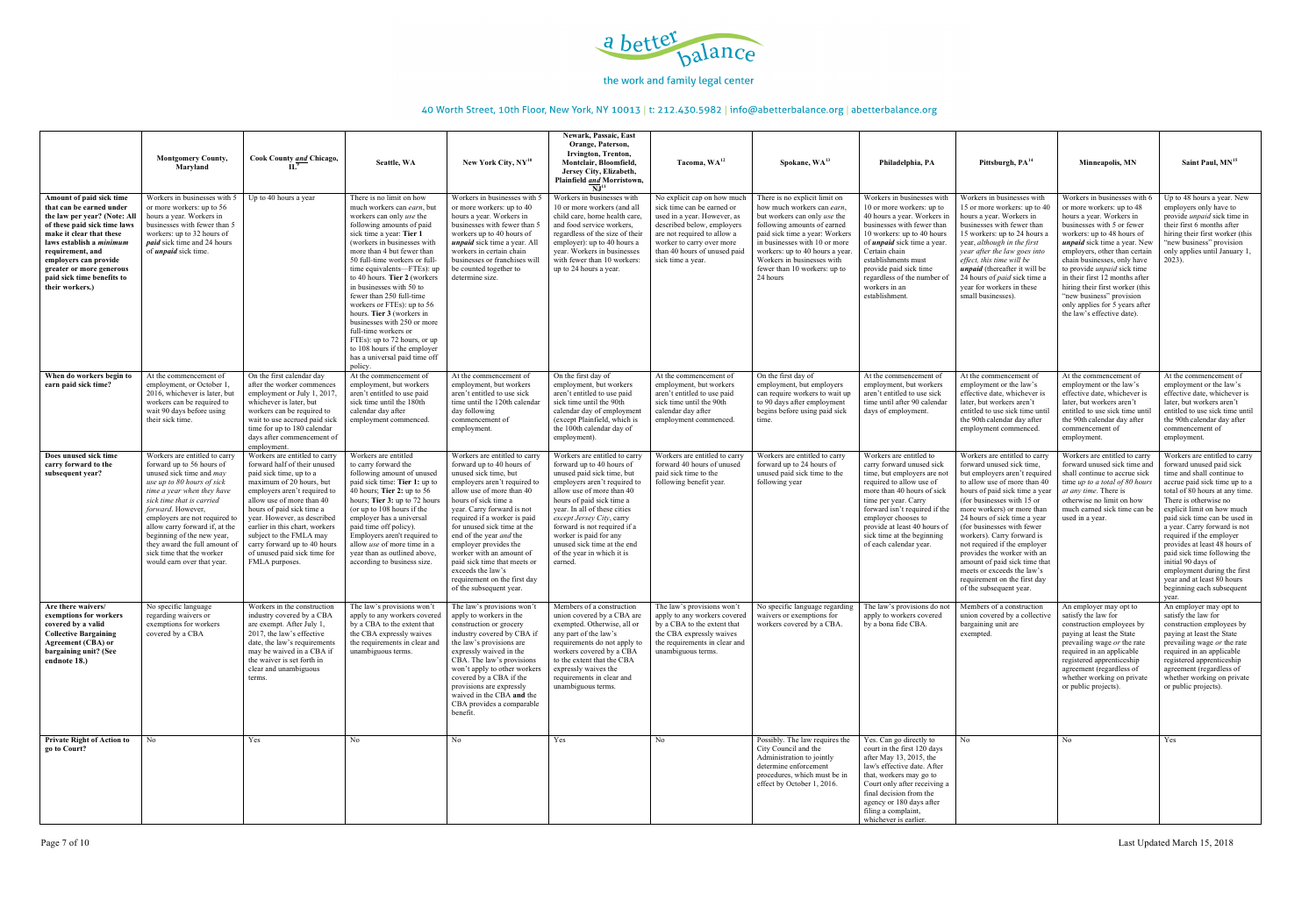

### 40 Worth Street, 10th Floor, New York, NY 10013 | t: 212.430.5982 | info@abetterbalance.org | abetterbalance.org

### $^{-1}$  Please note that this chart does not provide an exhaustive overview of these state, county, and city paid sick time laws, and it does not constitute legal advice. It is possible that additional provisions not descri worker's specific circumstances or category of employment (such as welfare participants, for example). City paid sick time laws cannot cover state government workers, and neither city nor state paid sick time laws are able **government workers.**

<sup>2</sup> California's statewide paid sick time law took effect in July 2015. On April 4, 2016, the Governor signed into law minimum wage legislation that also expanded the existing paid sick time law to cover providers of in-ho covered domestic workers, paid sick time usage and carry forward will differ from what is described in this chart, and the law directs a workgroup to issue guidance in 2017; officials are also likely to issue related regul explicitly states that it establishes minimum requirements on sick time and does not preempt or limit other laws or policies that provide for more favorable paid sick time rights to workers. Therefore, the more expansive S **Monica, Los Angeles, San Diego, and Berkeley paid sick time laws will still apply to workers covered by those laws, and other cities or counties in California may continue to pass broader paid sick time laws.**

<sup>3</sup> Oregon's Legislature passed a statewide paid sick time law on June 12, 2015, and the law went into effect on January 1, 2016. The law preempts—or prohibits—local governments from passing paid sick time laws. As a resul originally scheduled to go into effect on July 1, 2015—did not take effect. On the other hand, Portland passed a paid sick time law in March 2013, and it went into effect on January 1, 2014, prior to passage of the statewi localities from passing paid sick time laws and preempted Portland's law, the Portland law influenced a key provision of the statewide law. As described in this chart, the employer size threshold for providing paid sick ti (including maintenance of any office, store, restaurant, or establishment in the city). As described in the chart, an employer located in Portland that employs at least six workers anywhere in Oregon must provide its worke Portland must provide unpaid sick time. For employers who are not located in Portland, the size threshold for providing paid sick time is 10 or more workers (with smaller employers providing unpaid sick time). Eugene and P

<sup>4</sup> On February 17, 2016, the Vermont Legislature provided final passage of a paid sick time bill, and the Governor signed it into law on March 9, 2016. With the exception of provisions around small business planning/imple earlier, Vermont's paid sick time law became effective for employers with more than 5 workers (employed for an average of no less than 30 hours per week) on January 1, 2017; these employers could have required workers who 31, 2017 before using paid sick time accrued during this first year. An employer with 5 or fewer workers (employed for an average of no less than 30 hours per week) became subject to the paid sick time law on January 1, 20 January 1, 2018 to wait up to December 31, 2018 before using paid sick time accrued during this first year. Also, as described in the chart, new businesses will not be subject to the paid sick time law for a period of one

<sup>5</sup> Washington State voters overwhelmingly approved a paid sick time law on November 8, 2016. The law took effect on January 1, 2017, and the right to begin earning paid sick time began on January 1, 2018. The statewide la minimum requirements on sick time and does not preempt or limit other laws or policies that provide for greater accrual or use of paid sick time. Therefore, the local paid sick time laws in Seattle, Spokane, Tacoma, and Se **in effect, and other localities in Washington may continue to pass broader paid sick time laws.**

<sup>6</sup> Rhode Island's Legislature passed a statewide paid sick and safe time bill on September 19, 2017, and the Governor signed it into law on September 28, 2017. Workers will begin earning paid sick and safe time on July 1,

<sup>7</sup> In July 2014, the San Diego City Council passed a paid sick time and minimum wage ordinance and then voted to override the mayor's veto of the ordinance on August 18, 2014. However, opponents collected signatures to pu vote in a June 2016 referendum, and the law was delayed from going into effect. On June 7, 2016, voters in San Diego approved the paid sick time and minimum wage ordinance. The law went into effect on July 11, 2016. An imp was passed by the Council and later approved by the Mayor on August 3, 2016. The implementing ordinance took effect on September 2, 2016.

|                                                      | <b>Montgomery County,</b><br>Maryland                                                                                               | Cook County and Chicago,                                                                                                                                    | Seattle, WA                        | New York City, $NY^{10}$                        | Newark, Passaic, East<br>Orange, Paterson,<br>Irvington, Trenton,<br>Montclair, Bloomfield,<br>Jersey City, Elizabeth,<br>Plainfield and Morristown,<br>$\overline{\bf NJ}^{11}$                                                                                                                                                                                                                                                                                                                                                                                                                         | Tacoma, WA <sup>12</sup>                       | Spokane, WA <sup>13</sup>                                                      | Philadelphia, PA                               | Pittsburgh, PA <sup>14</sup>                                                                          | Minneapolis, MN                           | Saint Paul, MN <sup>15</sup>                                               |
|------------------------------------------------------|-------------------------------------------------------------------------------------------------------------------------------------|-------------------------------------------------------------------------------------------------------------------------------------------------------------|------------------------------------|-------------------------------------------------|----------------------------------------------------------------------------------------------------------------------------------------------------------------------------------------------------------------------------------------------------------------------------------------------------------------------------------------------------------------------------------------------------------------------------------------------------------------------------------------------------------------------------------------------------------------------------------------------------------|------------------------------------------------|--------------------------------------------------------------------------------|------------------------------------------------|-------------------------------------------------------------------------------------------------------|-------------------------------------------|----------------------------------------------------------------------------|
| What Agency or Official<br><b>Enforces the Bill?</b> | County Office of Human<br>Rights. The County<br>Executive may also delegate<br>enforcement to a legally<br>authorized State agency. | <b>Cook County: Cook County</b><br>Commission on Human<br>Rights<br>Chicago:<br>Chicago Department of<br>Business Affairs and<br><b>Consumer Protection</b> | Seattle Office for Civil<br>Rights | New York City Department<br>of Consumer Affairs | Newark: Newark Department<br>of Child and Family Well-<br>Being<br>Passaic: Passaic Department<br>of Human Services, Division<br>of Health<br>Irvington: Irvington<br>Department of Neighborhood<br>Services<br>Plainfield: Plainfield<br>Department of<br>Administration and Finance,<br>Division of Health & Social<br>Services<br>Morristown: Morristown<br>Department of<br>Administration<br>The laws in: East Orange,<br>Paterson, Trenton, Montclair,<br>Bloomfield, Jersey City, and<br>Elizabeth are enforced by the<br>relevant city's Municipal<br>Department of Health and<br>Human Services | The Finance Director or his<br>or her designee | City of Spokane Contract and<br><b>Business Standards</b><br>Compliance Office | The Philadelphia Managing<br>Director's Office | The Office of the City<br>Controller or a Department<br>or entity designated by the<br>Mayor's Office | Minneapolis Department of<br>Civil Rights | Saint Paul Department of<br>Human Rights and Equal<br>Economic Opportunity |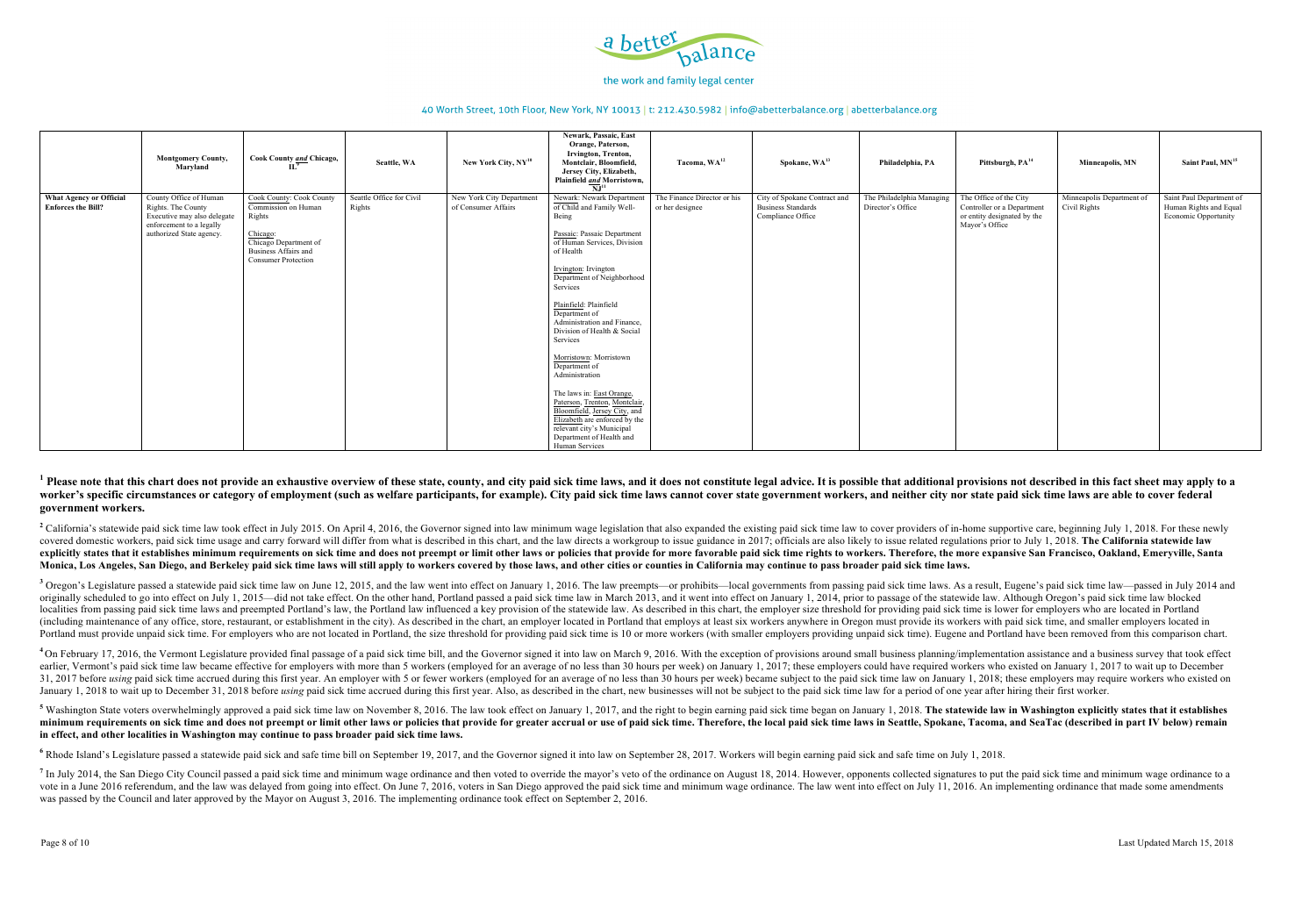

### 40 Worth Street, 10th Floor, New York, NY 10013 | t: 212.430.5982 | info@abetterbalance.org | abetterbalance.org

<sup>8</sup> On August 31, 2016, the Berkeley City Council unanimously passed a paid sick time ordinance, which was signed by the Mayor the following day. As described in greater detail in the chart, workers will begin earning paid 2017.

<sup>9</sup> The Chicago City Council unanimously adopted a paid sick time law, with the Mayor's support, on June 22, 2016. In addition to the description of covered workers in the chart, note that the Chicago law exempts certain c individuals who are not subject to the city's minimum wage law—and who likely would not be employed for long enough to earn and then use sick time under the law (for example, certain day/temporary laborers, certain seasona by the State Department of Labor). Also, workers who, in any 2-week period, perform fewer than 2 hours of work while physically present within Chicago are exempted. Following the passage of Chicago's law, the Cook County B law on October 5, 2016. In addition to the information in the chart, please note as well that the following workers are not covered by the Cook County Law: workers who, in any 2-week period, perform fewer than 2 hours of w workers who are employed in municipalities within Cook County that have opted out of the law.

<sup>10</sup> On October 17. 2017, the New York City Council passed an ordinance amending its sick time law to 1) allow workers to use earned sick time for "safe time" purposes (see endnote 16, below), when the worker or the worker matter, sexual offense, stalking, or human trafficking; and 2) allow workers to use earned sick time (and safe time) to care for any individual whose close association with the worker is the equivalent of a family relation 2017. It will take effect on May 5, 2018.

<sup>11</sup> All of the local paid sick time laws in New Jersey are now in effect. In December 2015, the city of New Brunswick passed a narrower paid sick and safe time law that departs from the more comprehensive laws in the othe businesses with 10 or more workers: full-time workers (averaging 35 hours/week) are entitled to earn up to 40 hours of paid sick/safe time per year, while part-time workers (averaging 20-35 hours/week) are entitled to earn time equivalent workers but fewer than 10 workers, workers are entitled to earn up to 24 hours a week. However, the law excludes all workers employed for an average of less than 20 hours per week. The law also exempts all contractors, individuals who work from home, and certain "per diem" hospital workers who work on a flexible, "as needed" basis to cover for other absent hospital workers. The New Brunswick law is now in effect. For more, g http://thecityofnewbrunswick.org/planninganddevelopment/paid-sick-safe-time-in-new-brunswick/

<sup>12</sup> On September 26, 2017, the Tacoma City Council adopted an ordinance amending its paid sick time law to align with the minimum requirements of Washington State's paid sick time law, which took effect on January 1, 2018

<sup>13</sup> On January 11, 2016, the Spokane City Council passed a paid sick time law by a vote of 6-1. The Council then passed the bill into law over the Mayor's veto on January 25, 2016. However, businesses that received their the law—but before the law's effective date of January 1, 2017—are not subject to the law until 1 year after the date of their first business registration.

<sup>14</sup> On August 3, 2015, the Pittsburgh City Council passed a paid sick time law by a vote of 7-1. Although lower courts ruled against the law based on a unique provision in Pennsylvania law, the city is in the process of a

<sup>15</sup> On September 7. 2016, the Saint Paul City Council unanimously passed a paid sick time ordinance. For employers with 24 or more workers, the law became effective July 1, 2017. For employers with 23 or fewer workers, th

<sup>16</sup> "Safe time" refers to time off for purposes related to domestic violence, sexual assault or stalking (like the need for time off to obtain protective orders, relocate, etc.). Note that a victim of domestic violence, s medical/preventive health issues like any other worker, and workers may use sick time related to the medical/preventive health issues of a family member. Also, some of these laws may only cover safe time if the domestic vi certain individuals (such as family members, household members, dating relationships, etc.).

<sup>17</sup> Note: It is possible that other laws, such as the Family and Medical Leave Act or a state equivalent, could provide eligible workers with unpaid leave for these purposes.

<sup>18</sup> All of these paid sick time laws include language making it clear that these laws establish a minimum requirement and employees can receive greater paid sick time rights through a contract, CBA, employment benefit pla

On February 16, 2018, the City Council in Austin, Texas voted to pass a paid sick time ordinance covering private sector employees. On March 1, 2018, the City Council passed a resolution to effectively expand the ordinance worked within the City of Austin for at least 80 hours in a calendar year are covered. Independent contractors and unpaid interns are exempted. Beginning on October 1, 2018, individuals who work for employers with more tha time per year, while individuals who work for employers with 6 to 15 employees can earn up to 48 hours of paid sick time per year. Beginning on October 1, 2020, individuals who work for employers with 5 or fewer employees Sick time is accrued at a rate of 1 hour of paid sick time for every 30 hours worked. New employees can be required to wait 60 days before using sick time, if the employer establishes that the employee's term of employment paid sick time upon the commencement of their employment or on the applicable effective date, whichever is later. Workers can carry over to the following year unused earned sick time up to the applicable yearly cap. Earned including an employee's spouse, child, parent, or any other individual related by blood or whose close association with the employee is the equivalent of a family relationship. Earned sick time can also be used for "safe t member is a victim of domestic violence, sexual assault, or stalking. Workers do not have a private right of action to file a lawsuit in court to redress violations of the law.

On January 12, 2018, the Maryland Legislature voted to override Governor Hogan's veto of a paid sick time bill passed by the Legislature in 2017. The right to begin earning paid sick time began on February 11, 2018. Worker can earn up to 40 hours of paid sick time per year, at a rate of 1 hour of sick time for every 30 hours worked. Those who work for employers with fewer than 15 employees can earn the same amount of *unpaid*, job-protected to wait 106 days before using sick time, though they begin accruing it as soon as they start working. Workers are entitled to carry forward up to 40 hours of unused sick time to the following year, but employers are allowe hours per year. Likewise, employers aren't required to allow use of more than 64 hours of sick time per year. Workers do not have a private right of action to file a civil action in court to redress yiolations of the law ( the enforcement agency). Earned sick time can be used to care for family members including children, parents, parents, parents, parents, and guardians, spouses, grandparents, siblings, and any individual who acted as a par spouse when the employee or the employee's spouse was a minor. Earned sick time can also be used for maternity or paternity or paternity leave, or for "safe time" purposes when the worker or the worker's family member is a Maryland workers are covered except for the following; agricultural workers; realtors; workers under the age of 18; workers employed by a temporary services agency to provide temporary staffing services to another person; provide part-time or temporary services to another person; workers that regularly work less than 12 hours per week; workers in the construction industry covered by a collective bargaining agreement waiving sick and safe le call in the health or human services industry that can reject or accept a shift, not guaranteed to be called for work, and not employed by a temporary staffing agency.

### **IV. Additional Paid Sick Time Laws**